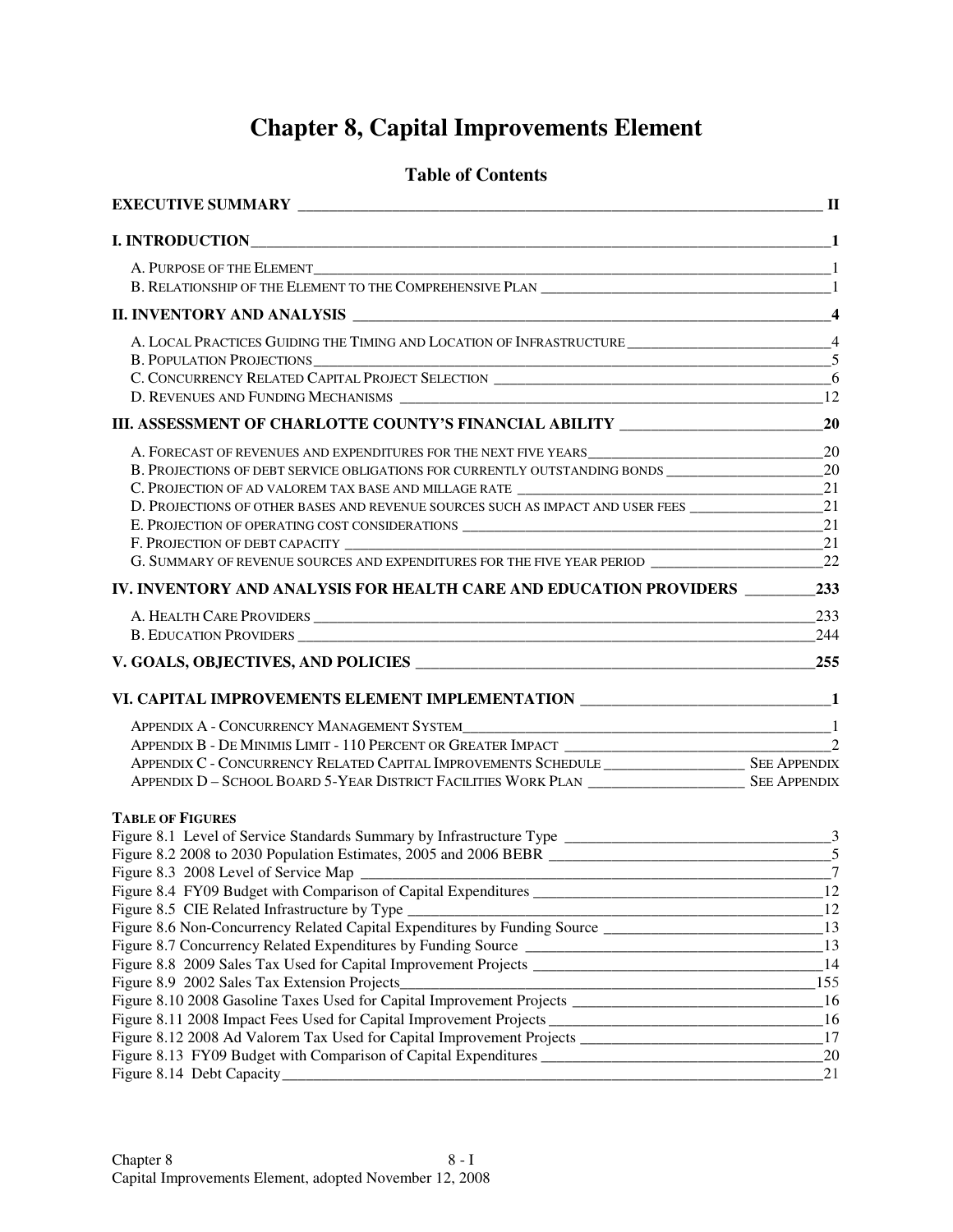# **Executive Summary**

#### **Meeting Concurrency**

Charlotte County continues to achieve and maintain level of service standards (LOS) for the seven (7) state mandated concurrency facilities over the 5-year planning period.

State property tax initiatives and falling property assessments will mean declining revenues for capital and operating budgets for a number of years to come; however, the economic declines in the construction industry, higher gas prices and the completion of most hurricane recovery projects have resulted in corresponding reductions in infrastructure capacity demands.

#### **Program Improvements**

This year the Capital Improvements Element (CIE) underwent significant improvement. Public School concurrency was adopted, requiring new residential development within the county to meet the new level of service standards for public schools. The county Concurrency Management Policy underwent a complete rewrite and was transferred from the CIE to the county land development regulations. The county purchased a new concurrency tracking software. The software, which is being installed as part of the county's new Building Permit tracking system, will be deployed in the next 12 months. At this time, the new software offers a traffic management module. The vendor also began work with Charlotte County Public Schools to create a new School Concurrency module. Other concurrency tracking is performed via spreadsheet or database systems.

#### **Initial Compliance Concerns**

This year's greatest compliance concerns were meeting concurrency over the 5 year planning period on US 41, SR 776, CR 771 and sections of I-75 from Tuckers Grade south to the Lee County line.

US 41, SR 776 and CR 771 concerns were addressed through more detailed analysis of the roadways. Interstate 75 concerns were addressed by FDOT through the elimination of an unnecessary distinction between like roadway segments. FDOT also reevaluated its 5 year growth projections, taking into account reduced traffic demands due to the national economic downturn and other factors. The Transportation Element goes into greater detail about these issues.

#### **Summary of Required Actions for FY09**

Charlotte County and the FDOT plan to hold a joint meeting to discuss levels of service and corridor planning this year. It is hoped that working together can promote mutually beneficial timing and strategies for future roadway improvements. The new concurrency management system software will be installed this year, improving data management.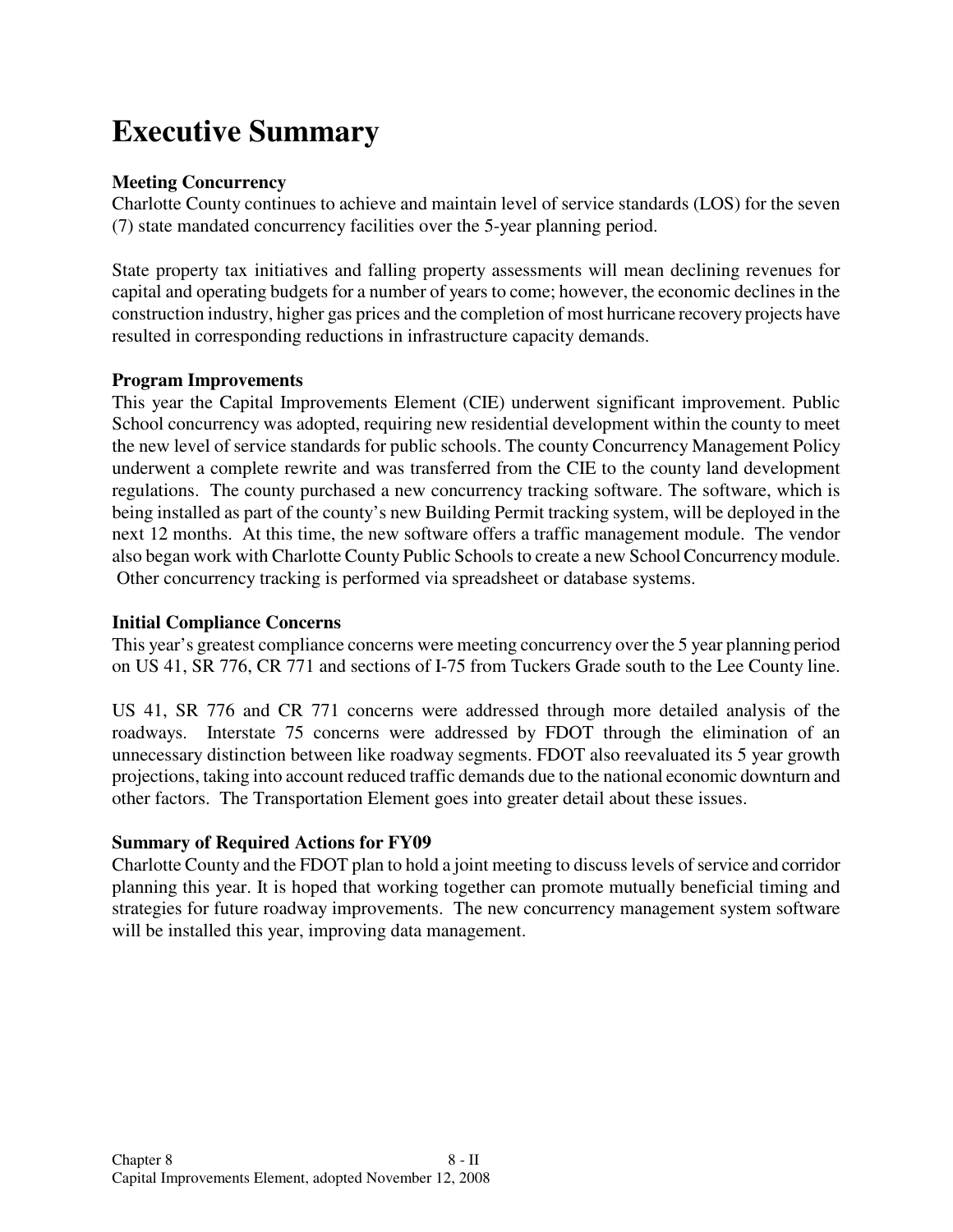## **I. Introduction**

## **A. Purpose of the Element**

All individual residential and commercial building permits for new or expanded construction are dependent upon the availability of a subset of roads, potable water, sanitary sewage capacity and other infrastructure capacities. The CIE ensures that required infrastructure capacities are available through a financially feasible 5-year capital program, concurrent with that construction. Infrastructure concurrency is required for: 1) roadways, 2) potable water, 3) sanitary sewer, 4) schools, 5) parks, 6) storm drainage, and 7) solid waste facilities.

The CIE accomplishes its purpose of achieving and maintaining concurrency through the use of a capacity accounting system called the *Concurrency Management System (CMS)* and through the maintenance of a concurrency related 5-year capital projects work plan called the *Concurrency Related Capital Improvements Element Project Schedule*.

## **B. Relationship of the Element to the Comprehensive Plan**

The CIE is an integral part of the comprehensive plan system. This element serves as the principal financial program guiding the implementation of the comprehensive plan Transportation, Recreation and Open Space, Infrastructure, and Public Schools Facilities elements.

### **Future Land Use Element**

The CIE also ensures that a number of Future Land Use element goals, objectives and policies are met. For example, the CIE helps to *"safeguard public investment"* (Goal 1) by assigning the highest funding priority to CIE related capital projects. This ensures that the County does not fall behind in capital investment as population increases. Objective 1.2 (Concurrency) is met through the county CMS system.

#### **Intergovernmental Element**

Charlotte County successfully implements the CIE in part because of the cooperative relationships it maintains with its neighbors. The Intergovernmental Element guides the cooperative work of Charlotte County with the State of Florida, local counties and the City of Punta Gorda, the Metropolitan Planning Organization and Charlotte County Public Schools. The cooperative relationship benefits each entity in fulfilling its capital infrastructure needs.

#### **Community Facility and Services Element**

Perhaps surprisingly, the Community Facilities and Services Element plays only an indirect role in concurrency management. The element guides the county in establishing the location and timing of the development of general government facilities, but these facilities are not concurrency or CIE related. Examples of general government facilities include: administrative offices, libraries, fire and emergency medical service facilities, and justice facilities. Non-CIE project generally receive lower priority than CIE related projects. Concurrency regulations do allow Charlotte County to set concurrency service standards for these facilities, but Charlotte County has found it unnecessary to do so at this time.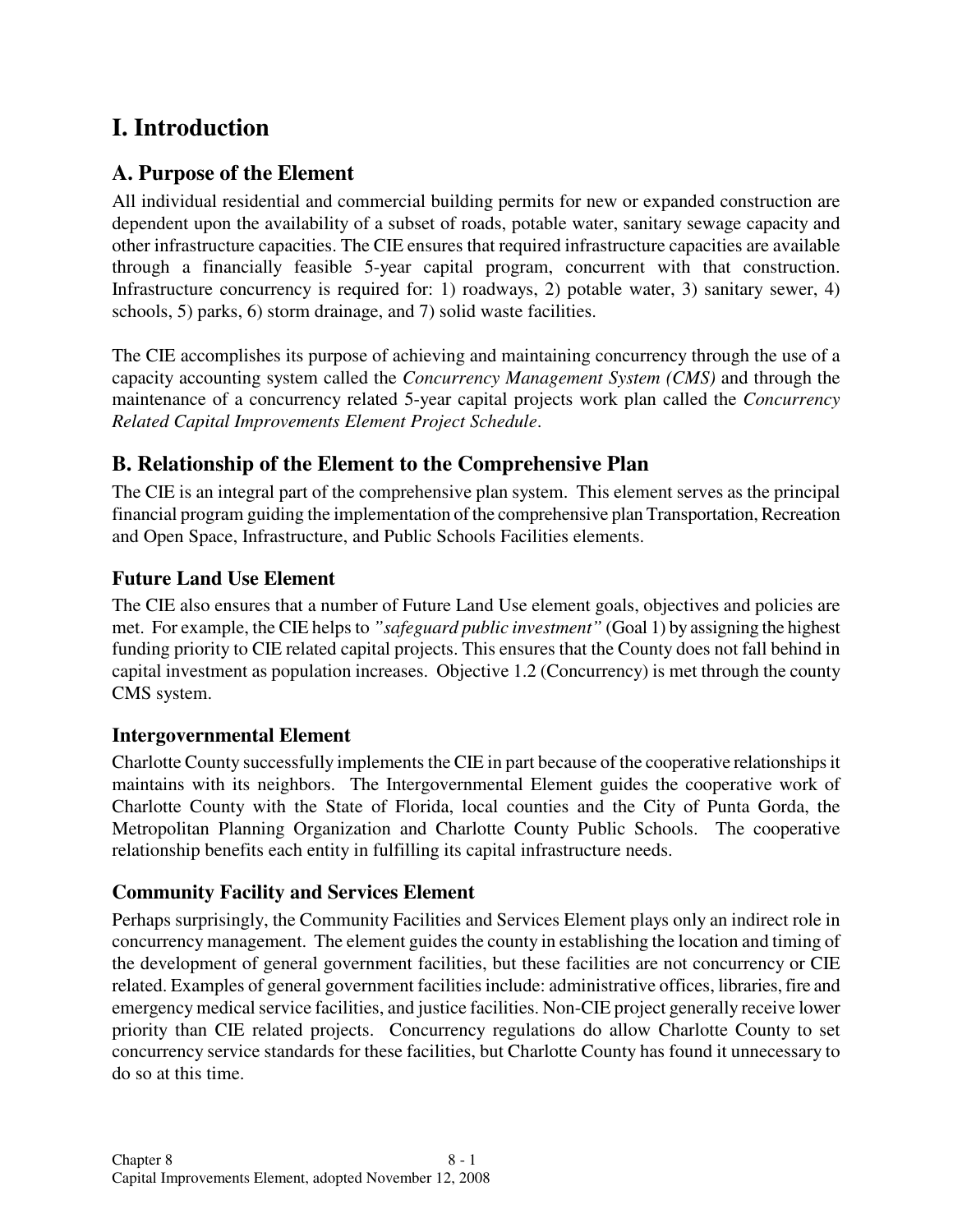School facilities had been a matter addressed in the Community Facilities and Services Element, but the new Public Schools Facilities Element now adds schools as a concurrency requirement.

## **Transportation Element**

The Board of County Commissioners sets infrastructure capacity standards (known as level of service standards or LOS) in four (4) comprehensive plan elements. LOS is set in the Transportation Element (for roads), Infrastructure Element (for potable water, sanitary sewer, storm drainage and solid waste), Recreation and Open Space Element (for parks) and the Public Schools Facilities Element (for schools). CIE Figure 8.1 summarizes all LOS.

Transportation LOS is set in the policies of Objective 8.1. The element also sets forth goals, objectives and policies guiding the development of this infrastructure. The process of establishing the transportation construction project work plan is discussed in Section II, *Inventory* of this element.

## **Infrastructure Element**

The Infrastructure Element sets LOS for drainage, solid waste, potable water and sanitary sewer services (see Infrastructure Element policy 1.3.2 for drainage LOS, policy 7.1.1-7.1.4 for solid waste and potable water LOS, and policy 10.1.1 for sanitary sewer services). The process of establishing the project work plan for these items is discussed in Section II, *Inventory* of this element.

## **Recreation and Open Space Element**

Recreation LOS is set in the Recreation and Open Space Element (see Recreation and Open Space Element policies 1.1.2 and 1.1.3). Section II, *Inventory* of this element describes how the park and recreation work plan was developed.

## **Public School Facilities Element**

The Public Schools Facilities Element contains the County LOS and goals, objectives and policies which affect the concurrency management system. School project work plan development is described in Section II, *Inventory* of this element.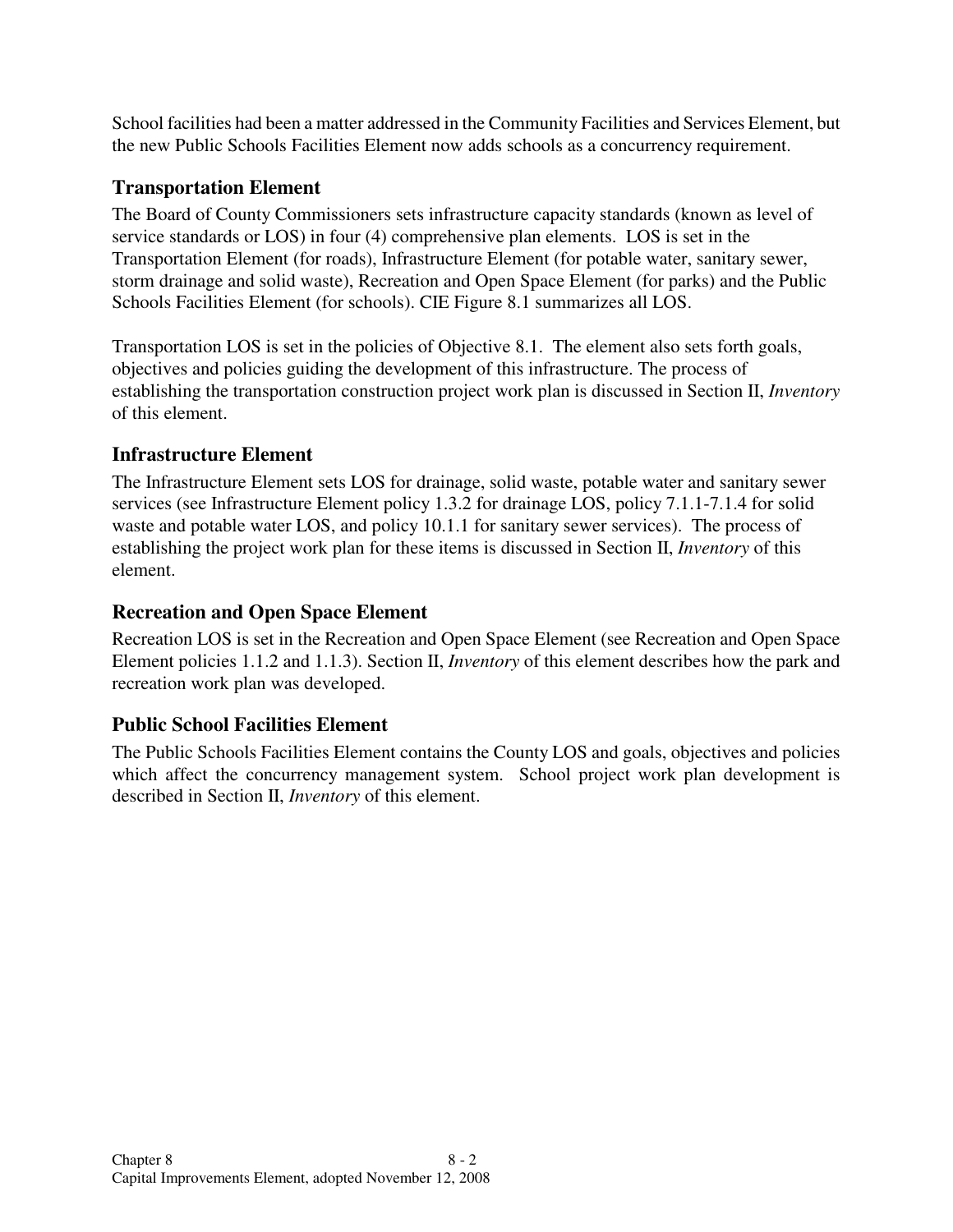| Figure 8.1 Level of Service Standards Summary by Infrastructure Type |                                                                                                                                                                                                                                                                                                                                                                                                                                                                                                                                                                                                                                                                                                                                                                                           |                                    |                                                                                                                                                                                                                    |  |  |  |
|----------------------------------------------------------------------|-------------------------------------------------------------------------------------------------------------------------------------------------------------------------------------------------------------------------------------------------------------------------------------------------------------------------------------------------------------------------------------------------------------------------------------------------------------------------------------------------------------------------------------------------------------------------------------------------------------------------------------------------------------------------------------------------------------------------------------------------------------------------------------------|------------------------------------|--------------------------------------------------------------------------------------------------------------------------------------------------------------------------------------------------------------------|--|--|--|
| (LOS is defined in individual Comprehensive Plan Element Policies.)  |                                                                                                                                                                                                                                                                                                                                                                                                                                                                                                                                                                                                                                                                                                                                                                                           |                                    |                                                                                                                                                                                                                    |  |  |  |
| <b>Infrastructure Type</b>                                           | <b>Unit of Measure</b>                                                                                                                                                                                                                                                                                                                                                                                                                                                                                                                                                                                                                                                                                                                                                                    | <b>Plan Element</b>                | <b>Standard</b>                                                                                                                                                                                                    |  |  |  |
| Roads                                                                | LOS set for each functional<br>classification, roadway or<br>road segment                                                                                                                                                                                                                                                                                                                                                                                                                                                                                                                                                                                                                                                                                                                 | Transportation                     | Level of service "D" for all<br>arterials and collectors,<br>except for roadways<br>designated as part of the<br>FIHS and SIS, or TRIP<br>funded. The state controls<br>levels of service for these<br>facilities. |  |  |  |
| Park & Recreation                                                    | Acres per equivalent 1,000                                                                                                                                                                                                                                                                                                                                                                                                                                                                                                                                                                                                                                                                                                                                                                | Recreation and                     | 6.0 Active Park                                                                                                                                                                                                    |  |  |  |
| Facilities                                                           | fulltime residents                                                                                                                                                                                                                                                                                                                                                                                                                                                                                                                                                                                                                                                                                                                                                                        | Open Space                         | 4.0 Environmental                                                                                                                                                                                                  |  |  |  |
| <b>Sanitary Sewage</b>                                               | Gallons per day per<br>equivalent residential unit                                                                                                                                                                                                                                                                                                                                                                                                                                                                                                                                                                                                                                                                                                                                        | Infrastructure                     | 190 gpd maximum                                                                                                                                                                                                    |  |  |  |
| Potable Water                                                        | Gallons per day per<br>equivalent residential unit                                                                                                                                                                                                                                                                                                                                                                                                                                                                                                                                                                                                                                                                                                                                        | Infrastructure                     | 225 gpd maximum                                                                                                                                                                                                    |  |  |  |
| Solid Waste                                                          | Pounds per day per                                                                                                                                                                                                                                                                                                                                                                                                                                                                                                                                                                                                                                                                                                                                                                        | Infrastructure                     | 5.0 pounds                                                                                                                                                                                                         |  |  |  |
| (Landfill)                                                           | equivalent fulltime resident                                                                                                                                                                                                                                                                                                                                                                                                                                                                                                                                                                                                                                                                                                                                                              |                                    |                                                                                                                                                                                                                    |  |  |  |
| Solid Waste                                                          | Pounds per day per                                                                                                                                                                                                                                                                                                                                                                                                                                                                                                                                                                                                                                                                                                                                                                        | Infrastructure                     | 2.2 pounds                                                                                                                                                                                                         |  |  |  |
| (Recycle)                                                            | equivalent fulltime resident                                                                                                                                                                                                                                                                                                                                                                                                                                                                                                                                                                                                                                                                                                                                                              |                                    |                                                                                                                                                                                                                    |  |  |  |
| Drainage                                                             | Varies as listed below.                                                                                                                                                                                                                                                                                                                                                                                                                                                                                                                                                                                                                                                                                                                                                                   | Infrastructure                     |                                                                                                                                                                                                                    |  |  |  |
|                                                                      | New arterials and collectors:<br>- not less than one lane of traffic in each direction above the design high water<br>elevation from a 25-year, 24-hour rainfall.<br><b>Stormwater management facilities:</b><br>- in all new subdivisions manage a 25-year, 24-hour rainfall.<br>New parking facilities:<br>- maximum temporary detention depth of nine (9) inches resulting from a 5-year, 24-<br>hour rainfall.<br>New development on existing platted lots (except single-family, duplex, and<br>triplex dwellings):<br>- onsite stormwater management for a 25-year, 24-hour rainfall.<br><b>New local residential streets:</b><br>- designed and constructed with the pavement centerline at or above the design high<br>water elevation resulting from a 5-year, 24-hour rainfall. |                                    |                                                                                                                                                                                                                    |  |  |  |
| <b>Public Schools</b>                                                | LOS set for each school<br>type Elementary, Middle,<br>High).                                                                                                                                                                                                                                                                                                                                                                                                                                                                                                                                                                                                                                                                                                                             | <b>Public School</b><br>Facilities | 95% of Total FISH<br>Capacity for<br><b>Elementary Schools,</b><br>100% of Total FISH<br>Capacity for Middle<br>Schools and 100% of<br><b>Total FISH Capacity</b><br>for High Schools.                             |  |  |  |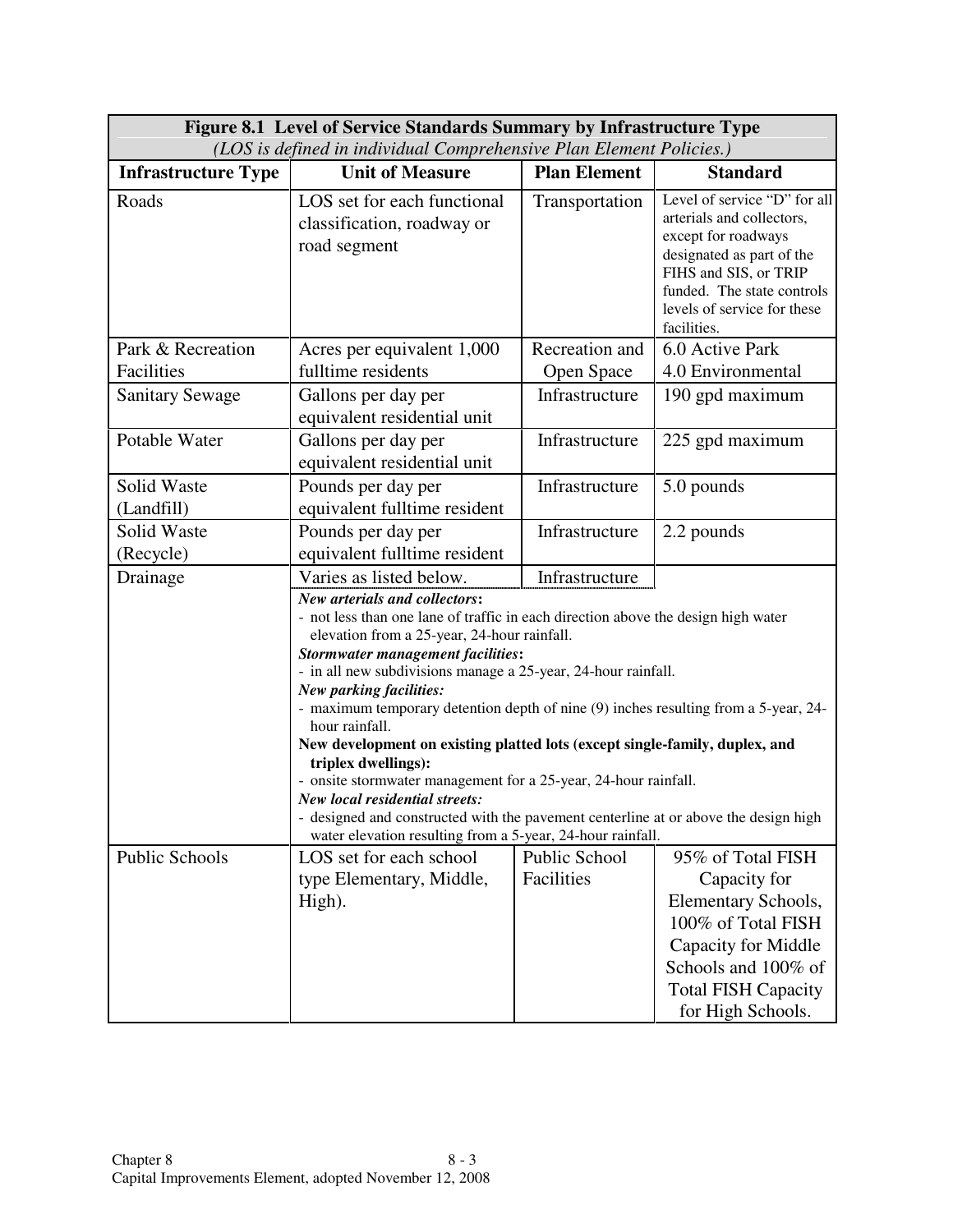## **II. Inventory and Analysis**

## **A. Local Practices Guiding the Timing and Location of Infrastructure**

#### **Regulatory Guidance**

#### **State Legislation**

Though the CIE and concurrency management are receiving a lot of attention throughout the state at this time, *Florida Statute 163* and *Florida Administrative Code 9-J5* rules have been in place since the mid 1980s. What has changed to improve concurrency management across the state is the strengthening of regulatory penalties for non-compliance. Failure to achieve and maintain LOS standards for the seven (7) areas of concurrency through a financially feasible capital plan halts state approval of Future Land Use Map amendments and also results in the loss of state shared revenues.

#### **Comprehensive Plan System**

*Florida Statute 163* and *Florida Administrative Code 9J-5* establish the comprehensive plan system. Charlotte County's comprehensive plan controls land use in unincorporated areas of the county. Growth is controlled primarily through the Future Land Use Element's Future Land Use Map and the County's Urban Service Area Strategy. The Future Land Use Map identifies allowable land use types (commercial, industrial, residential, other), development locations and allowable densities and intensities guiding land development potential. The Urban Service Area Strategy promotes infill, reducing sprawl. The County is able to predict future build-out potential through ongoing study of future land use, urban service area strategy and other comprehensive plan goals, objectives and policies.

#### **Land Development Regulations**

The County Land Development Regulations (LDRs) translate the comprehensive plan and other legislation into current land use regulation. The LDR Zoning Map identifies currently accepted land use types, densities and intensity. The LDRs include standards and specifications for public infrastructure such as streets, stormwater systems, potable water, sanitary sewers and parks. The issuance of building permits, a part of the land development process, is also contingent upon conformity to the LDRs, which in turn affects infrastructure timing and location.

#### **Concurrency Management System**

The Growth Management Act states that, "public facilities and services needed to support development shall be available concurrent with the impacts of development" (FS 163.3177(10)(h)). Charlotte County's Concurrency Management System (CMS) monitors development impacts, assuring appropriate infrastructure capacity. The CMS system also establishes a framework controlling the timing and funding of the construction of concurrency related capital projects. The CMS serves as one of the principal mechanisms for ensuring that growth is managed in a manner consistent with the provisions of the comprehensive plan. CMS rules are found in the Land Development Regulations.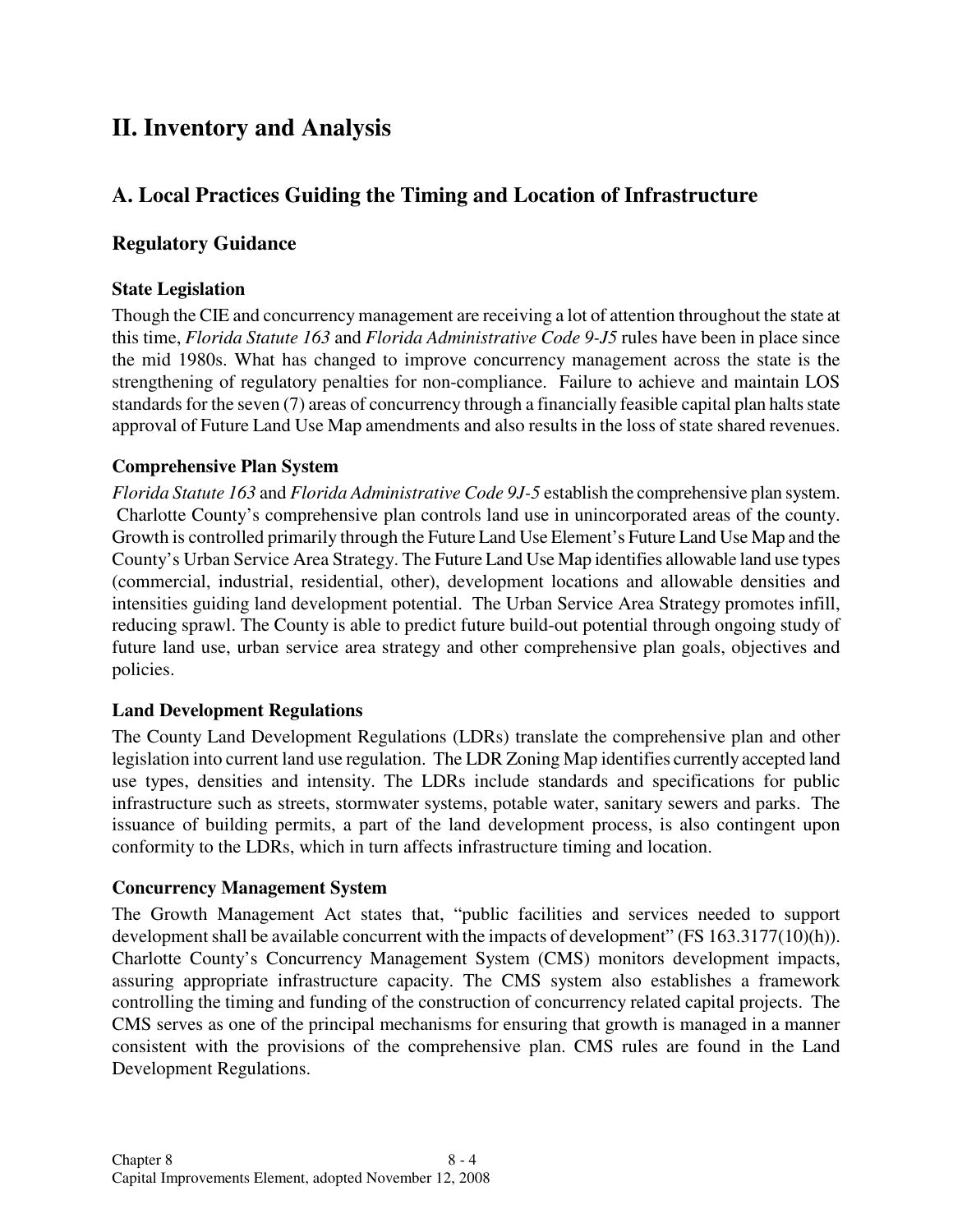#### **Proportionate Fair Share Ordinance**

In 2006, Charlotte County established a Proportionate Fair Share Ordinance. The purpose of this regulation is to provide a "pay as you go" mechanism allowing development to proceed where capacity currently does not exist. The Proportionate Fair Share system allows developers to proceed with development if necessary capacity enhancements are scheduled in the Concurrency Related Capital Improvements Schedule. The ordinance also allows developers to proceed if they fund improvements proportionate to their impacts.

### **B. Population Projections**

Charlotte County uses State of Florida Bureau of Economic Research (BEBR) demographic information for its population projections. A 22% seasonal adjustment factor is added to ensure that estimates account for seasonal peak population. Charlotte County uses 2005 for its base year, but the County reviews annually adjusted estimates to ensure that County analysis is accurate with the most recent projection updates. The population estimates which follow are given to the department performing concurrency analysis. BEBR plus seasonal is used. Figure 8.2 shows that current estimates actually predict that County population may have declined in Charlotte County.

**Figure 8.2 2008 to 2030 Population Estimates, 2005 and 2006 BEBR** 

| <b>Adopted EAR Projections</b>                                               |                   |                   |                   |                   |         |         |         |         |         |         |         |
|------------------------------------------------------------------------------|-------------------|-------------------|-------------------|-------------------|---------|---------|---------|---------|---------|---------|---------|
| <b>YEAR</b>                                                                  | 2005              | 2006              | 2007              | 2008              | 2009    | 2010    | 2011    | 2012    | 2013    | 2014    | 2015    |
| <b>BEBR Medium Estimate<sup>1</sup></b>                                      | 158,900           | 162,060           | 165,220           | 168,380           | 171,540 | 174,700 | 177,880 | 181,060 | 184,240 | 187,420 | 190,600 |
| Seasonal Adjustment <sup>3</sup>                                             | 34,958            | 35,653            | 36,348            | 37,044            | 37,739  | 38,434  | 39,134  | 39,833  | 40,533  | 41,232  | 41,932  |
| <b>Population Projection</b>                                                 | 193,858           | 197,713           | 201,568           | 205,424           | 209,279 | 213,134 | 217,014 | 220,893 | 224,773 | 228,652 | 232,532 |
|                                                                              |                   |                   |                   |                   |         |         |         |         |         |         |         |
|                                                                              | 2016              | 2017              | 2018              | 2019              | 2020    | 2021    | 2022    | 2023    | 2024    | 2025    | 2026    |
|                                                                              | 193,780           | 196,960           | 200,140           | 203,320           | 206,000 | 209,180 | 212,360 | 215,540 | 218,720 | 220,800 | 223,980 |
|                                                                              | 42,632            | 43,331            | 44,031            | 44,730            | 45,320  | 46,020  | 46,719  | 47,419  | 48,118  | 48,576  | 49,276  |
|                                                                              | 236,412           | 240,291           | 244,171           | 248,050           | 251,320 | 255,200 | 259,079 | 262,959 | 266,838 | 269,376 | 273,256 |
|                                                                              | 2027              | 2028              | 2029              | 2030              |         |         |         |         |         |         |         |
|                                                                              | 227.160           | 230.340           | 233.520           | 234.200           |         |         |         |         |         |         |         |
|                                                                              |                   |                   |                   |                   |         |         |         |         |         |         |         |
|                                                                              | 49,975            | 50,675            | 51,374            | 51,524            |         |         |         |         |         |         |         |
|                                                                              | 277,135           | 281,015           | 284,894           | 285,724           |         |         |         |         |         |         |         |
|                                                                              |                   |                   |                   |                   |         |         |         |         |         |         |         |
| BEBR Projections 2006-2030 -- For comparison only; not for planning purposes |                   |                   |                   |                   |         |         |         |         |         |         |         |
|                                                                              |                   | 2006              | 2007              | 2008              | 2009    | 2010    | 2011    | 2012    | 2013    | 2014    | 2015    |
| <b>BEBR Medium Estimate<sup>1</sup></b>                                      |                   | 160,315           | 164.083           | 167,851           | 171,619 | 175,389 | 178,861 | 182.333 | 185.805 | 189.277 | 192,753 |
| Seasonal Adjustment <sup>3</sup>                                             |                   | 35,269            | 36,098            | 36,927            | 37,756  | 38,586  | 39,349  | 40.113  | 40.877  | 41,641  | 42,406  |
| <b>Population Projection</b>                                                 |                   | 195,584           | 200,181           | 204,778           | 209,375 | 213,975 | 218,210 | 222,446 | 226,682 | 230,918 | 235,159 |
|                                                                              |                   |                   |                   |                   |         |         |         |         |         |         |         |
|                                                                              | 2016              | 2017              | 2018              | 2019              | 2020    | 2021    | 2022    | 2023    | 2024    | 2025    | 2026    |
|                                                                              | 195,925           | 199,097           | 202,269           | 205,441           | 208,615 | 211,425 | 214,235 | 217,045 | 219,855 | 222,668 | 225,305 |
|                                                                              | 43,104            | 43,801            | 44,499            | 45,197            | 45,895  | 46,514  | 47,132  | 47,750  | 48,368  | 48,987  | 49,567  |
|                                                                              | 239,029           | 242,898           | 246,768           | 250,638           | 254,510 | 257,939 | 261,367 | 264,795 | 268,223 | 271,655 | 274,872 |
|                                                                              |                   |                   |                   |                   |         |         |         |         |         |         |         |
|                                                                              | 2027              | 2028              | 2029              | 2030              |         |         |         |         |         |         |         |
|                                                                              | 227,942           | 230,579           | 233,216           | 235,855           |         |         |         |         |         |         |         |
|                                                                              | 50,147<br>278,089 | 50,727<br>281,306 | 51,308<br>284,524 | 51,888<br>287,743 |         |         |         |         |         |         |         |

Growth has been spread throughout the County, but particularly in the Urban Service Area due to the Urban Service Area Strategy. In 2008, Charlotte County commissioned a growth and population study, which will be available next year to provide even greater analysis of growth. The results of this analysis will be available spring of 2009.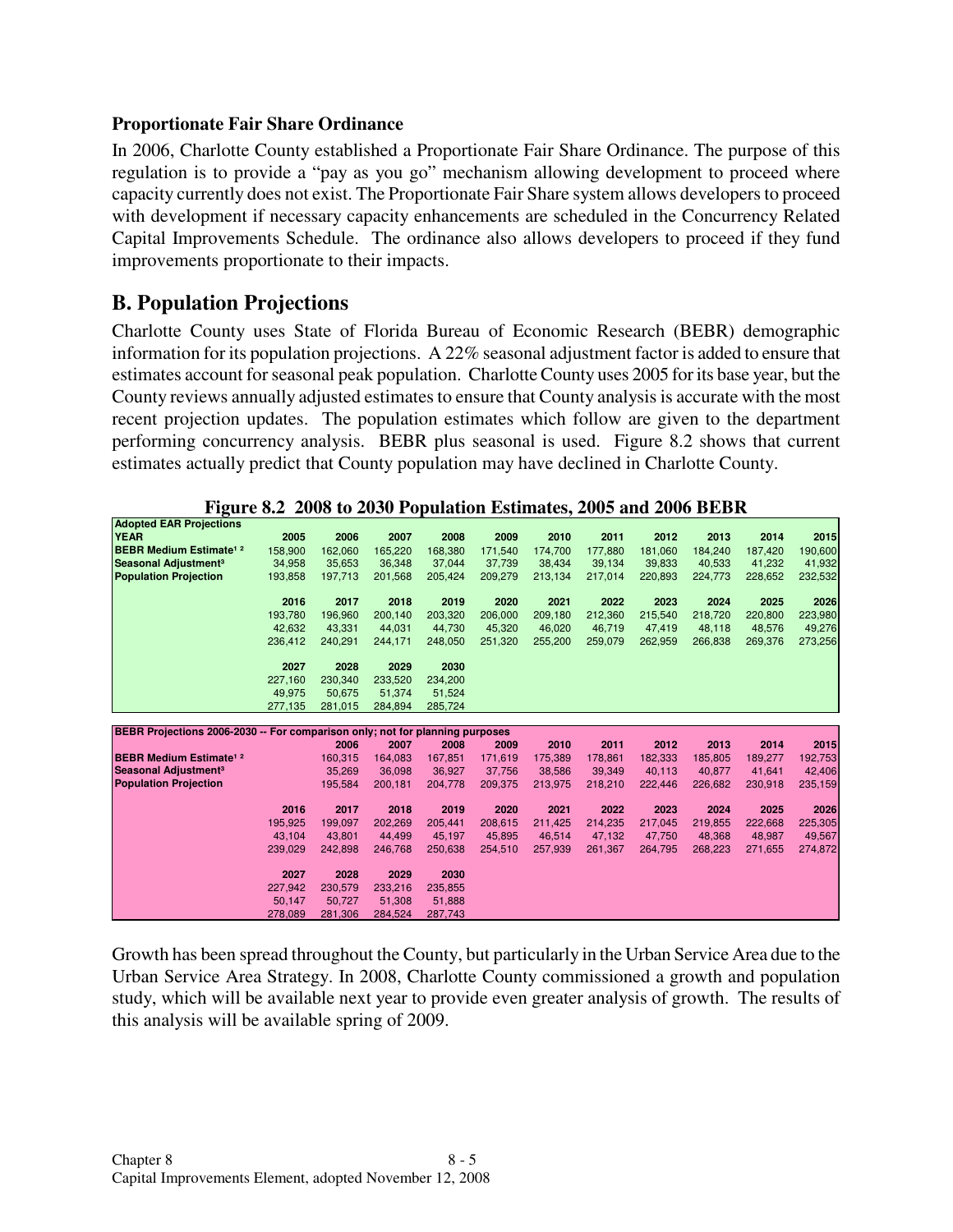## **C. Concurrency Related Capital Project Selection**

The State of Florida is in the process of establishing an integrated planning system to assure proper project work plans for the seven (7) items of concurrency. The Water Supply planning processes has the most refined plan. Each of the related comprehensive plan elements sets levels of service and discusses analysis of infrastructure needs. The following describes how projects are selected for inclusion in the Concurrency Related Capital Improvements Schedule. It should be noted that concurrency related projects are always the result of new growth, projected future need, facility replacement or maintenance. *Appendix C, Concurrency Related Capital Improvements Schedule*, identifies the reason each project was selected.

#### **Transportation Project Selection**

Charlotte County transportation projects are selected through an extensive planning process undertaken by the County and the Charlotte County-Punta Gorda Metropolitan Planning Organization (MPO). Federal and State legislation and regulations guide this planning process. The Transportation planning process largely begins with the development of a Long Range Transportation Plan (LRTP), which guides the County in developing the Transportation Element of the County's Comprehensive Plan. This LRTP uses traffic statistics and socio-economic projections to aid in predicting future transportation needs. These predictions allow planners to determine which transportation facilities will exceed the level of service standard. A critical component of the LRTP is the development of a *Needs Plan*, which identifies an extensive list of project needs. Figure 8.3 (Levels of Service Map) graphically depicts the current year's LOS, but needs are identified over a longer planning period.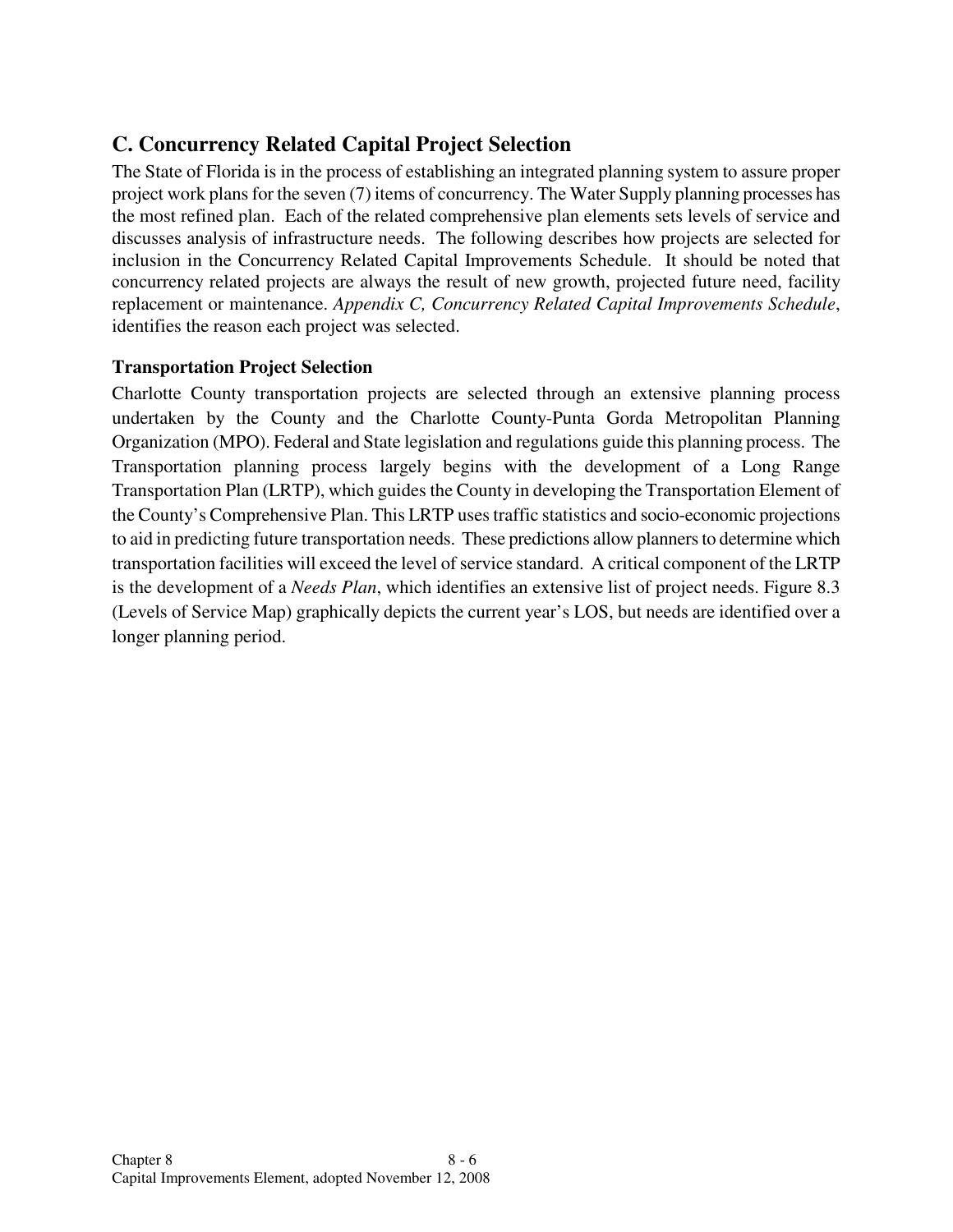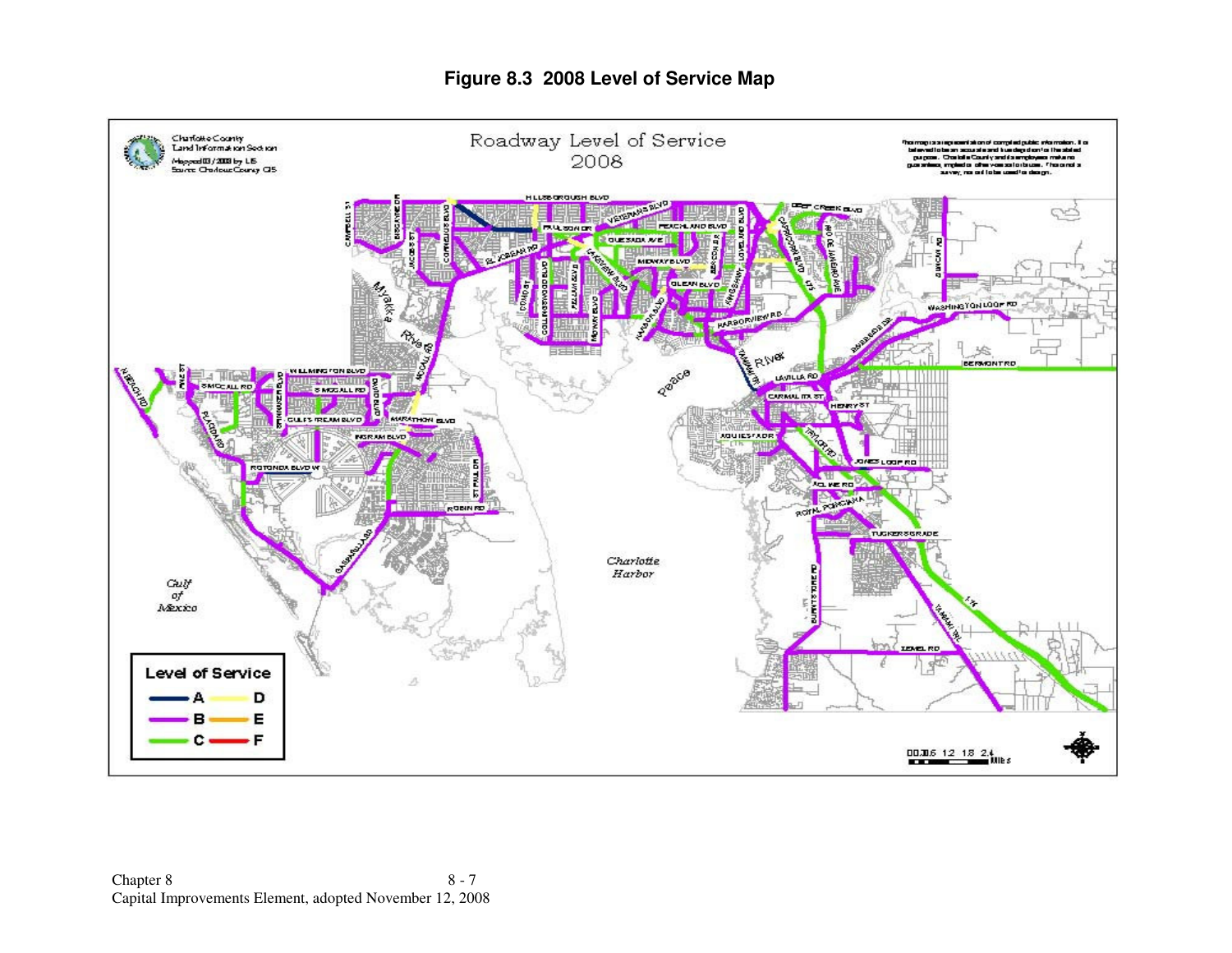After the Needs Plan is developed, revenue options are evaluated. By projecting future revenues, a Cost Feasible Plan is developed. These projects serve as one of the basis for prioritization of future projects. The Florida Department of Transportation (FDOT) uses these priorities as a guide in developing the FDOT's Work Program. The Work Program represents the FDOT's commitments and planned expenditures of state and federal funds for transportation projects over the planning period.

The MPO is also required to annually develop a program, called a Transportation Improvement Program (TIP), which includes all of the transportation projects to be funded over the next five years. FDOT's Work Program and the MPO's TIP need to be completely consistent to permit any expenditures of federal and state transportation monies. Finally, internally, the County performs a 5 year capacity analysis using current segment-by-segment growth trends. State analyses are considered for state facilities.

Many times, proposed larger individual developments will alter the timing of growth and the planning of transportation projects. New large developments such as *Babcock Ranch* may be proposed, which have not been anticipated or incorporated into the County's Comprehensive Plan or the MPO's LRTP. The *Murdock Village* development, local DRIs*,* and developments in other local jurisdictions, affect the location and timing necessary for capital improvement. Often times these types of facilities are funded through fair share contributions; however, no matter what mechanism is used, these projects need to be incorporated into the transportation planning process to ensure that the County's adopted LOS is maintained. All of these planning processes come together in the Concurrency Related Capital Improvements Schedule. The Schedule provides the prioritized list of all capacity related improvements.

#### **Potable Water and Sanitary Sewer Project Selection**

In 2005, the Florida Legislature significantly changed *Florida Statutes 163* and *373* to improve the coordination of water supply and land use planning. *Senate Bills 360* and *444* strengthened the statutory linkage between the regional water supply plans prepared by the water management districts and comprehensive plans prepared by local governments. The result is that Charlotte County prepared and submitted its first complete 10-year water supply facility work plan for the building of public and private water supply facilities necessary to serve existing and new development within the jurisdiction. The County facility work plan projects future water supply demands, identifies supply sources and identifies all water supply projects that need to be constructed. Permitting, construction and other resource development constraints are considered. Small to large new development are also considered in water supply project planning. Impacts from developments are added to the Schedule as capacity enhancements are needed.

Sanitary sewer planning consists of a planning process similar to potable water supply planning. Needs are identified and incorporated into the Concurrency Related Capital Improvements Schedule. Planning for the extension of potable water and sanitary sewer are both considered integral to Charlotte County's Urban Service Area strategy.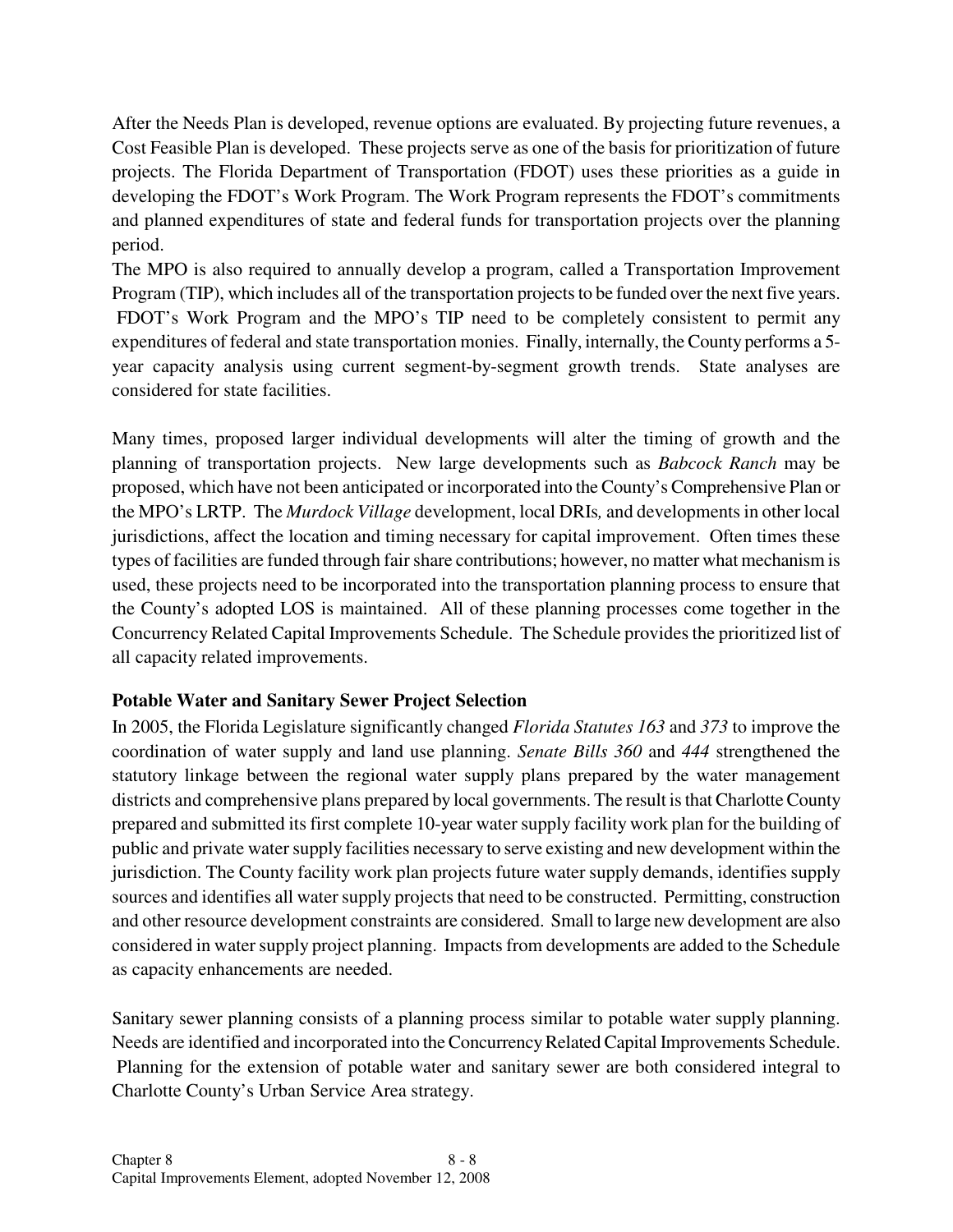Water and wastewater demand projections are based on the medium University of Florida Bureau of Economic and Business Research (BEBR) population projections for Charlotte County plus seasonal adjustment factors. Based on current permitted capacities, each area of the County is projected to have sufficient potable water supplies through 2017 and sufficient wastewater capacity to serve the future population through the planning period.

Charlotte County Utilities (CCU) and The City of Punta Gorda Utilities (PG) are implementing large expansion efforts including the following: Expansion of the CCU Burnt Store Reverse Osmosis Water Treatment Plant (WTP); CCU Regional Water Interconnect; CCU Reclaimed Water Expansion; CCU Major Water Transmission Lines; CCU Toilet Replacement Program; PG Water Main upgrades; PG Florida Street Water Main; PG Airport Water Main; PG 15 million gallon/day Water Treatment Plan Expansion ; PG 1 billion gallon/day WTP Reservoir; CCU Rotonda Wastewater Reclamation Facility Plant; CCU Wastewater Lift Stations; and the CCU East Port Wastewater Plant Expansion.

#### **School Project Selection**

In 2008, the County, City of Punta Gorda and Charlotte County Public Schools together have developed the comprehensive plan Public School Facilities Element. The Element establishes a concurrency LOS and it contains a work plan based upon that LOS. The work plan identifies existing student population demands and projects needs over the 5 year planning period. The work plan also takes into account new development through the CMS system. The School Board's 5-year District Facilities Work Plan, Appendix D reflects all needed capacity improvements. It is adopted into the CIE.

#### **Parks and Open Space Selection**

Park LOS is measured in acres per thousand population. Accurate estimates are essential; therefore, Charlotte County relies heavily on BEBR population plus seasonal adjustment data for park analysis. Parks are not considered to have met LOS unless they are developed to meet their active or environmental purpose, so the purchase of park land by itself does not add park acreage to the inventory. Charlotte County's park program ensures that park lands are acquired and developed to meet LOS. See Figure 8.1 for park LOS requirements.

#### **Solid Waste Project Selection**

Charlotte County owns and operates the Zemel Road Landfill, which opened in 1975. The Solid Waste Management Division provides the management of solid waste disposal services for the residents of Charlotte County. The operating and capital plan ensures disposal capacity is available for current and future residents and businesses. The plan uses a capacity analysis [landfill life analysis] performed annually by a professional solid waste engineering firm, using BEBR population growth projections, correlating disposal volumes and the landfill's remaining disposal space.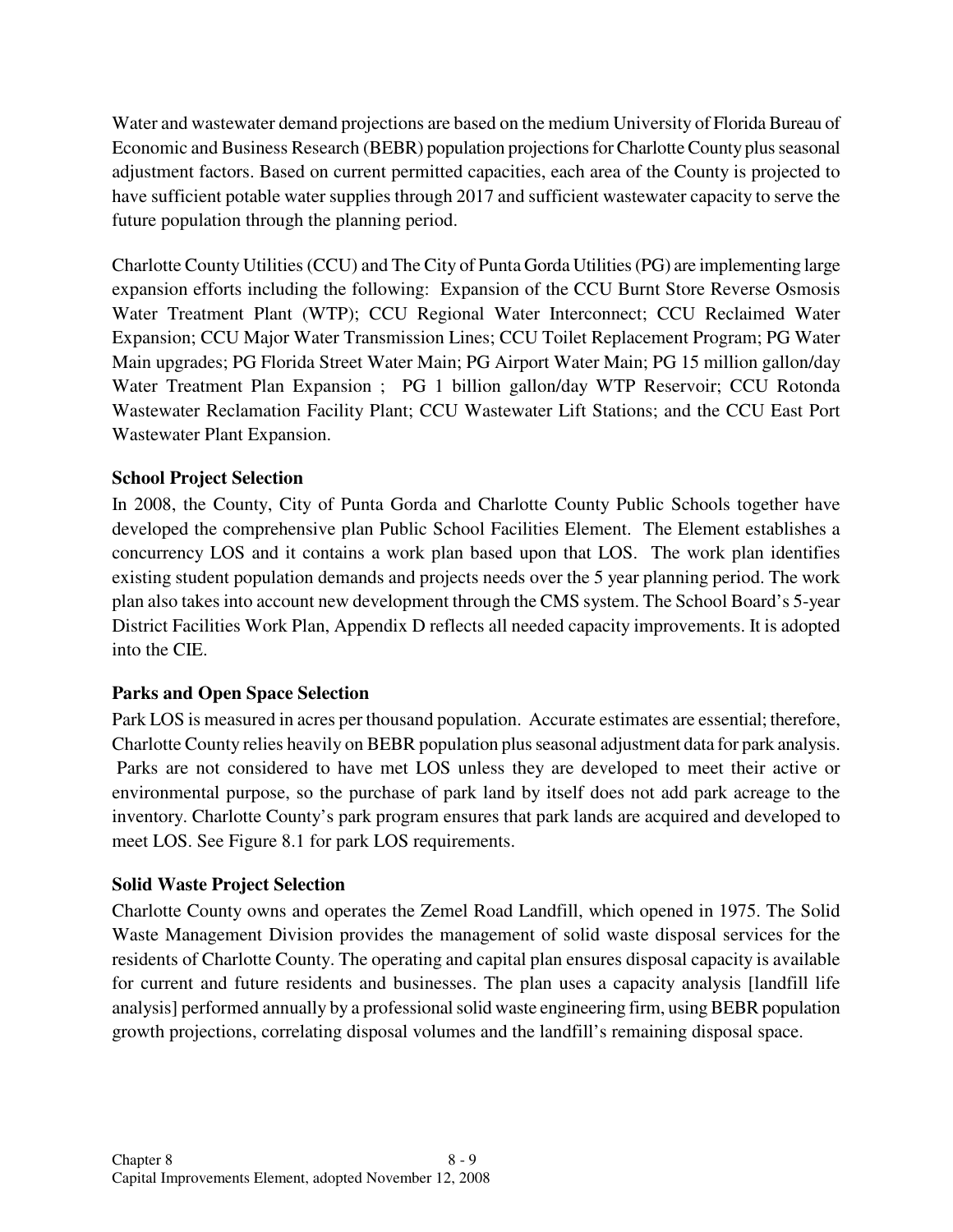The landfill has 15 years of remaining capacity within the existing disposal area, in addition to 180 acres set aside for the future construction of landfill disposal cells, which would provide approximately 40 years-worth of additional disposal space.

The Solid Waste Management Division will begin preparing landfill capital expansion and funding plans six or seven years before the existing disposal cell reaches capacity. For these reasons, we do not expect any CIE related improvements for a number of years.

#### **Stormwater Project Selection**

Generally, CIE related stormwater improvements are installed in such a way as to meet LOS as development occurs. An ongoing maintenance program ensures that watershed basins are maintained. Several of the maintenance programs are concurrency related as they ensure that LOS is maintained for underrated and worn out stormwater system features.

The County has three stormwater Municipal Service Benefit Units (MSBUs) (Mid, West, and South) which handle improvements and maintenance of the regional stormwater facilities. A Master Stormwater Management Plan (MSMP) was completed in 1998 which analyzed ten basins in the County. The MSMP is an important document for the County to better understand its drainage basins and how lands within them are affected by rainfall events. From this master plan recommendations are made in each unit to improve overall stormwater. The outcome of each unit varies and individual work programs and CIE and CIP projects are established for each unit based on the recommendations of the stormwater master plan. New development stormwater capacity related work projects are also added to the Concurrency Related Capital Improvements Schedule.

The MSMP was developed in two phases. Phase I included the delineation of major drainage basins county wide. In addition, the Oyster Creek/Newgate Basin located in the West County Stormwater Unit was targeted for more detailed analysis. Ten capital improvement projects were recommended in Phase I and have been completed. The stormwater unit is currently funding the cleaning of major ditches and other maintenance of regional stormwater systems. These are non-concurrency related projects.

Phase II of the MSMP targeted nine stormwater basins. Four basins are located in the mid county stormwater unit that lies between the Peace and the Myakka Rivers and five basins south of the Peace River referred to as the South County Stormwater Unit. The hydrologic condition of the two units varies considerably.

The General Development Corporation (GDC) developed much of the area known as the mid county stormwater unit in the early 1960's. An extensive canal system was installed to provide water management options and also to aesthetically improve the surrounding properties.

The mid county stormwater unit is deficient in respect to major water control structures. Many structures have exceeded their design life and have insufficient capacity to accept the runoff from the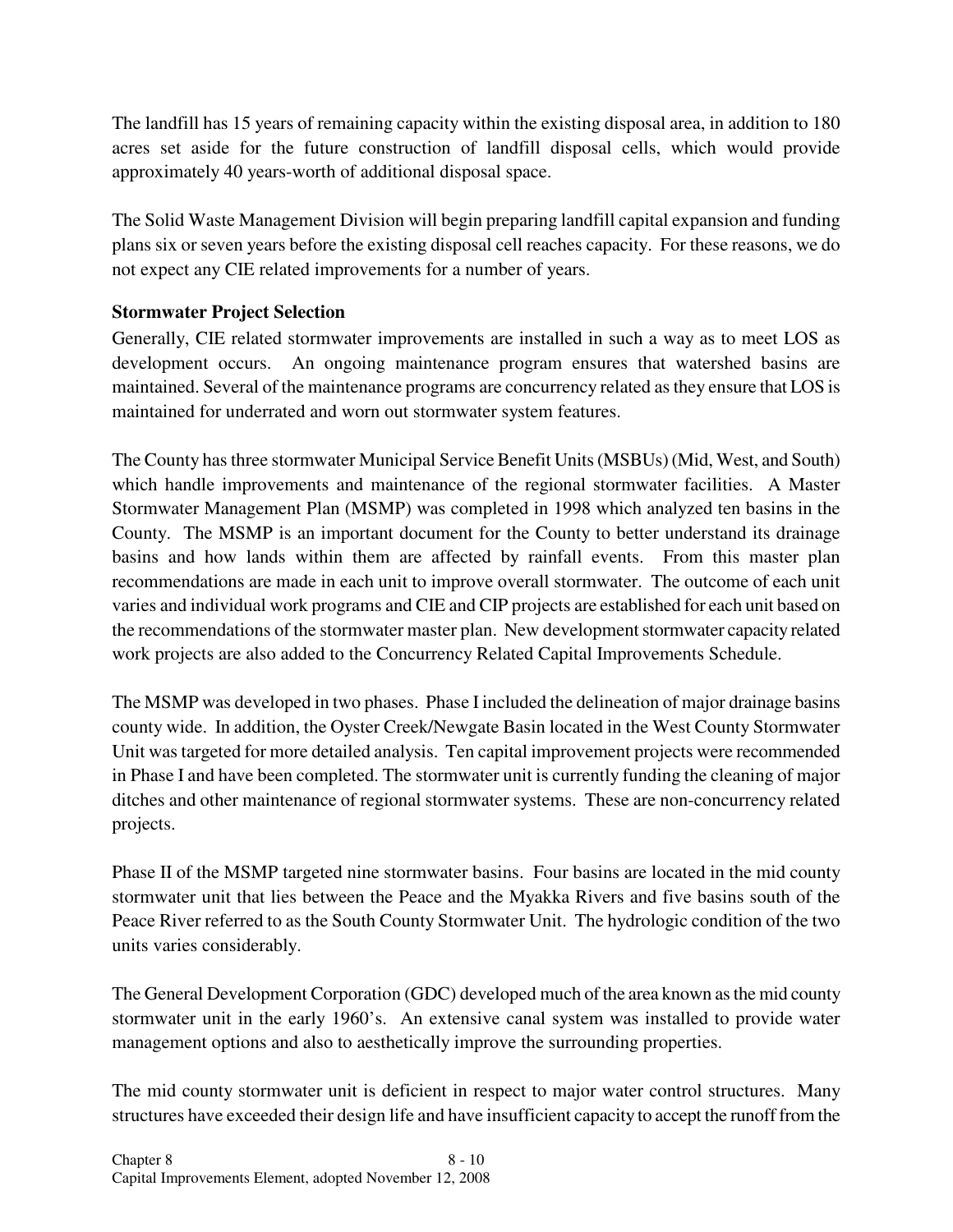contributing areas. The contributing drainage area in mid county stormwater unit extends north to include 160 square miles in the City of North Port, Sarasota, and Manatee Counties. Management of the quantity and quality from those areas is a long range objective for Charlotte County. Capacity related projects are added to the Concurrency Related Capital Improvements Schedule.

The Phase II MSMP recommends that 42 water control structures be replaced due to being in a dilapidated condition and/or under capacity. A long range capital improvement project program has been created to replace the water control structures. To date the county has replaced 11 structures, nine of which were partially funded by the Southwest Florida Water Management District. Capacity related projects are added to the Concurrency Related Capital Improvements Schedule.

Through Phase II of the MSMP, it was determined that the area within the South County Stormwater unit was developed in a less uniform manner than the rest of the County. This area has problems associated with inadequate drainage conveyance systems. The primary drainage conveyance ditches for the developed areas have not received adequate maintenance in the past. The South County Stormwater Unit is now funding the maintenance of these conveyance systems.

All LOS related projects are added to the Concurrency Related Capital Improvements Schedule. This includes identified maintenance capacity issue and capacity needs generated through new developments.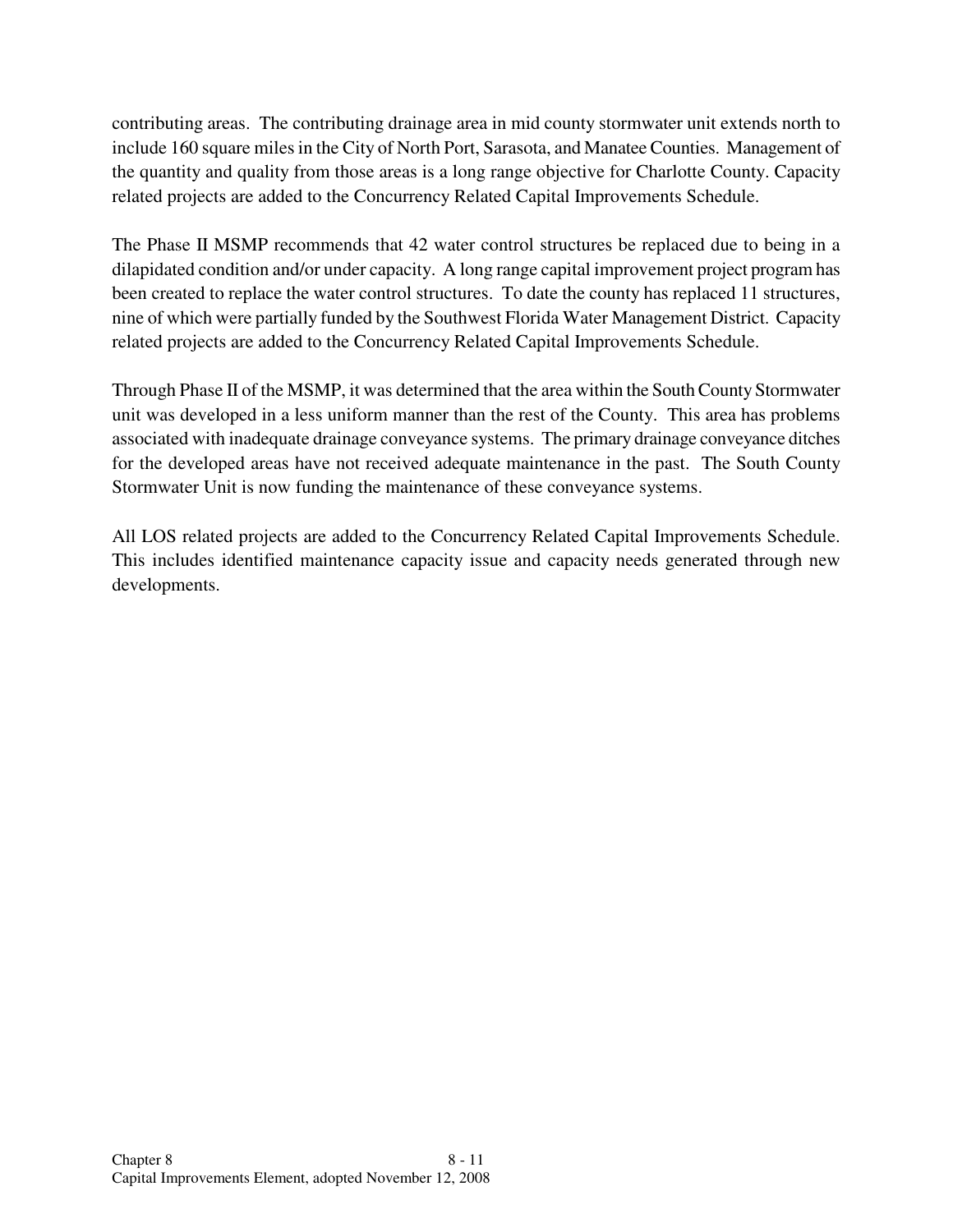## **D. Revenues and Funding Mechanisms**

Many citizens believe that most of Charlotte County's \$1 billion budget funds employee salaries and benefits; however, only about 9% of the total expenditures are employee related. Over 30% of Charlotte County's budget is spent installing and maintaining capital improvements (Charlotte County's Capital Improvements Program). Of these expenditures, only 7% of the annual capital budget pays for concurrency related needs (see Figure 8.4).



Figure 8.5 shows the breakdown of County monies spent on concurrency related projects by



**Figure 8.5 CIE Related Infrastructure by Type**

infrastructure type (schools are represented separately in the Public Schools Facilities Element). Note that 5 of 6 County infrastructure elements require funding in the current Concurrency Related Capital Improvements Schedule to achieve or maintain levels of service over the 5 year planning period.

The County's primary revenue sources for capital projects include property taxes (ad valorem),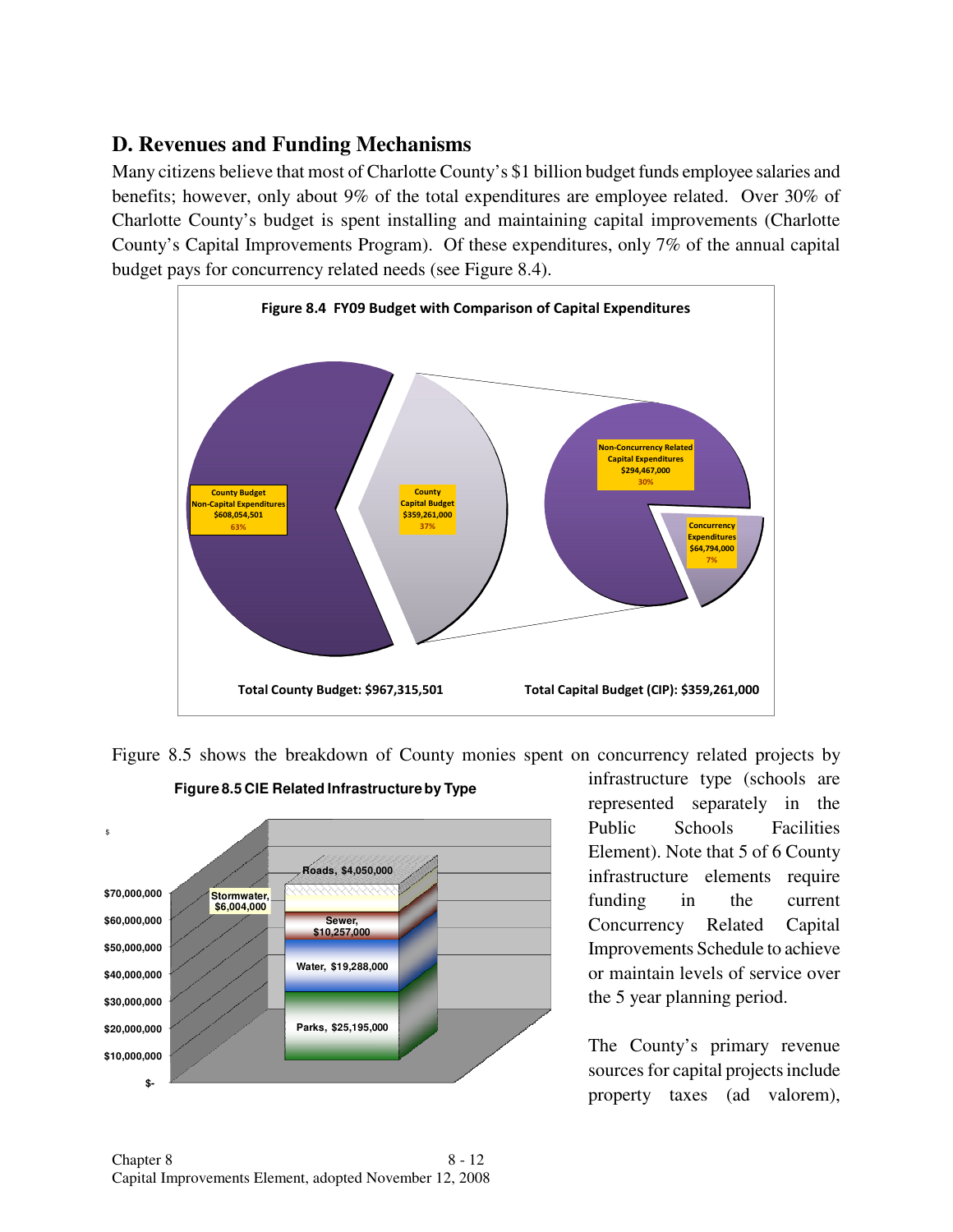special assessments (MSBU/TU), sales taxes extensions, impact fees, utility connection fees, grants, gas taxes and user fees (for example for water and sewer use). Charlotte County also uses federal, state, and regional funding assistance when available. Debt financing is used for very particular types of projects, on a limited basis.



Figure 8.6 shows concurrency related funding sources for non-capacity related projects, by fund type.

**Figure 8.6 Non-Concurrency Related Capital Expenditures,**

**Figure 8.7 Concurrency Related Expenditures, by Funding Source, \$64,794,000**

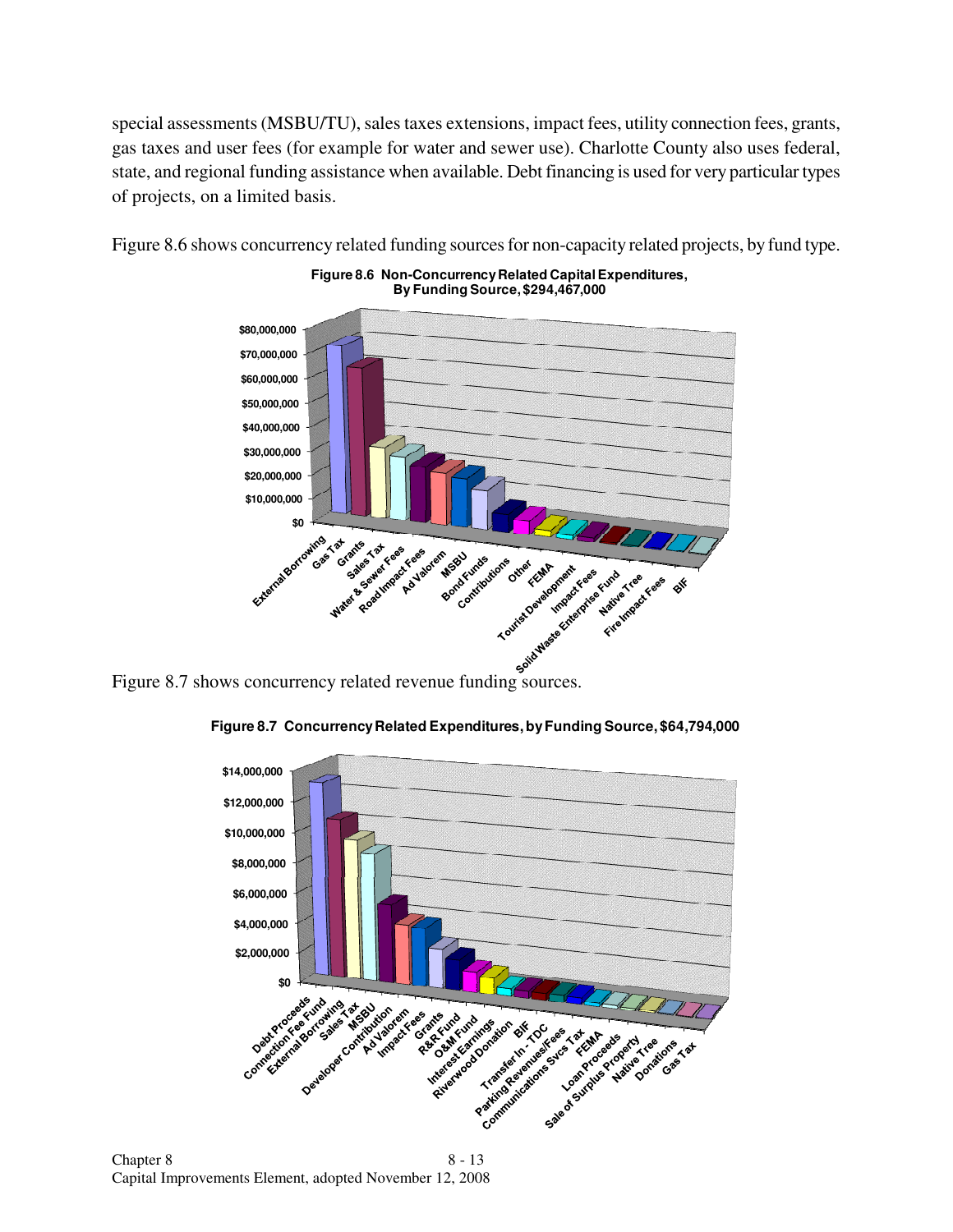One of the reasons for the Capital Improvement Element's existence is to ensure that decision makers (Board of County Commissioners) have the best possible information to help guide them in project and financial decision making.

Recognizing that there are often competing interests for limited financial resources, the CIE places a focus on projects which are concurrency related and therefore should carry the highest priority when determining funding and construction timing. This system of prioritization ensures that Charlotte County is in compliance with growth management legislations and thereby not impacting or impeding on-going development. Funding sources are discussed in the section which follows.

#### **Debt Financing**

Charlotte County uses debt financing conservatively for most funds. However, borrowing and bond funding are common mechanisms for utility funding because of the enormous capital outlays which are paid back over a number of years through monthly customer charges and connection fees. Charlotte County Utility ensures that it has adequate funds to repay debt by way of its rate making process. Debt is guaranteed by allocating monthly fees and charges to repayment of the bonds and loans.

#### **Connection Fees**

New utility customers pay connection fees. This is a capacity charge.

#### **Sales Tax Extension**

Sales taxes have provided significant revenue for concurrency and non-concurrency related capital projects. Figure 8.8 shows the current mix of concurrency and non-concurrency projects,

demonstrating that 24% of 2009 sales tax extension fund will be spent on new infrastructure capacity. This funding source has been particularly useful in ensuring that levels of service are maintained in the County where improvements benefit citizens at large and where capacity backlogs exist. A sales tax extension was approved by referendum by the voters of Charlotte



County in 2002 and again in 2008. The 2002 sales tax extension was originally estimated to generate \$96 Million in revenue over the 6 year period, but is forecasted to collect about \$118.6 million. Figure 8.9 lists the 2002 sales tax projects. Over the life of the tax, about 50% of it has been used to fund concurrency related projects.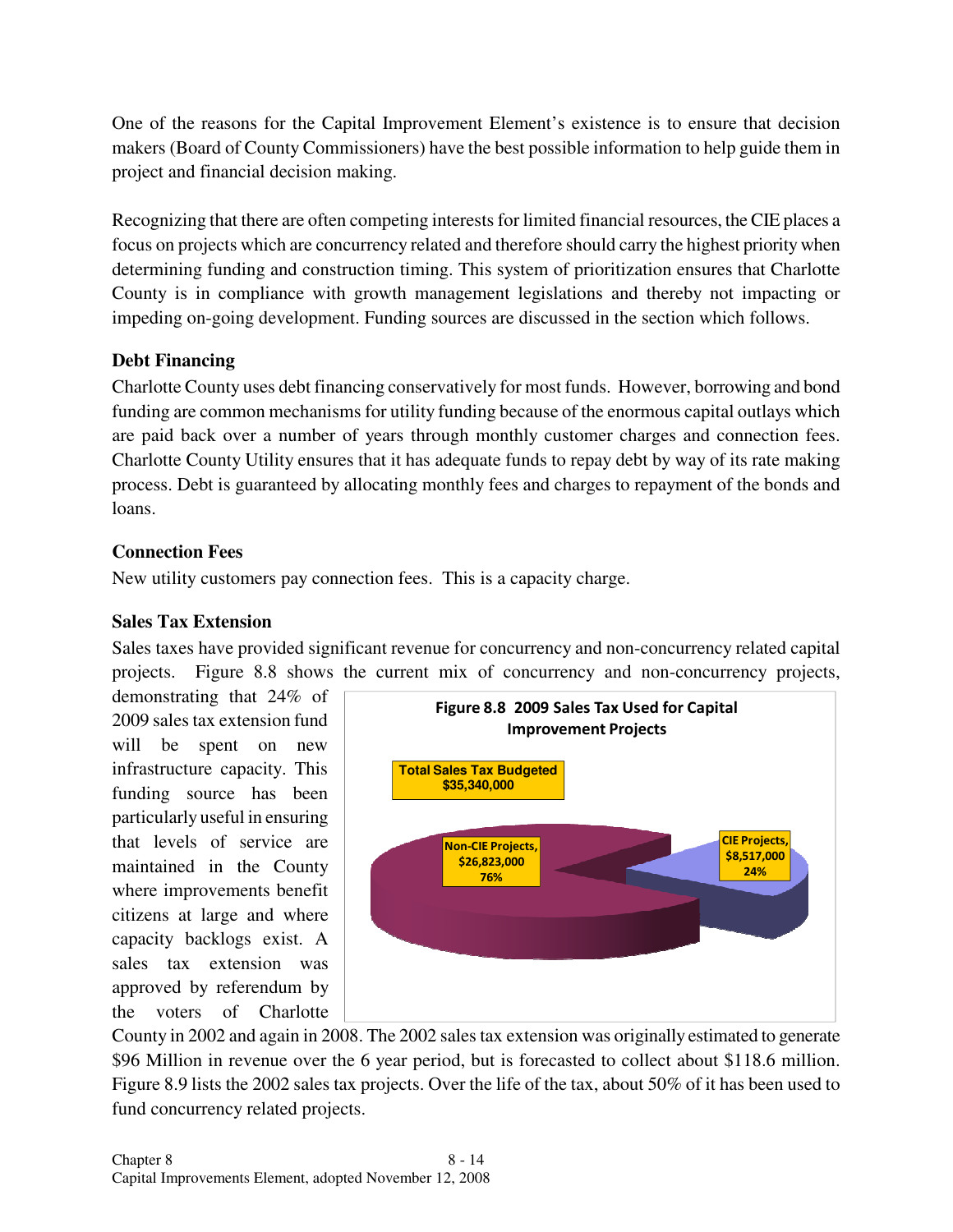| Figure 8.9 2002 Sales Tax Extension Projects                       |             |  |  |  |
|--------------------------------------------------------------------|-------------|--|--|--|
| Project                                                            | *Allocation |  |  |  |
| Edgewater Corridor-PH 2 & 3                                        | \$15,901    |  |  |  |
| <b>Winchester Corridor PH 3</b>                                    | 12,300      |  |  |  |
| <b>Oyster Creek Regional Park</b>                                  | 9,957       |  |  |  |
| <b>South County Regional Park</b>                                  | 8,991       |  |  |  |
| <b>Regional Water Interconnects</b>                                | 8,100       |  |  |  |
| <b>Veterans Boulevard</b>                                          | 7,300       |  |  |  |
| Memorial Auditorium                                                | 6,000       |  |  |  |
| Sidewalks/Schools & Missing Links                                  | 5,700       |  |  |  |
| <b>Airport Commerce Park-Piper Road</b>                            | 5,000       |  |  |  |
| <b>Bayshore Live Oak Park</b>                                      | 4,800       |  |  |  |
| <b>North Charlotte Regional Park</b>                               | 4,500       |  |  |  |
| U.S. 41 Corridor Beautification                                    | 4,500       |  |  |  |
| Emergency Operations & 911 Center                                  | 3,575       |  |  |  |
| High School Gyms (3)                                               | 3,200       |  |  |  |
| <b>Expand Emergency Radio System</b>                               | 3,200       |  |  |  |
| Murdock Village                                                    | 3,000       |  |  |  |
| <b>Boat Ramp Development</b>                                       | 3,000       |  |  |  |
| <b>Burnt Store Road</b>                                            | 3,000       |  |  |  |
| Englewood Fire Station #5                                          | 2,424       |  |  |  |
| Tippecanoe II Mitigation                                           | 1,700       |  |  |  |
| Airport - Water Retention Mitigation                               | 1,200       |  |  |  |
| Aqui Esta                                                          | 900         |  |  |  |
| Homeless Shelter                                                   | 600         |  |  |  |
| <b>Fairgrounds Community Building</b>                              | 600         |  |  |  |
| Fire Training Burn Building                                        | 550         |  |  |  |
| <b>Mobile Operations Unit</b>                                      | 550         |  |  |  |
| Renovation of Existing Fire/EMS Stations                           | 449         |  |  |  |
| <b>Fire Rescue Tech Truck</b>                                      | 200         |  |  |  |
| Radio Communications - Schools                                     | 100         |  |  |  |
| <b>Total Not Yet Finalized</b>                                     |             |  |  |  |
| * Estimates in millions of dollars. Green colored projects are CIE |             |  |  |  |
| related. White are not.                                            |             |  |  |  |

#### **Gasoline Taxes**

Gasoline tax provides a stable source of funds for transportation projects. However, these taxes are also used to pay roadway operating and maintenance costs. Use of gasoline taxes for construction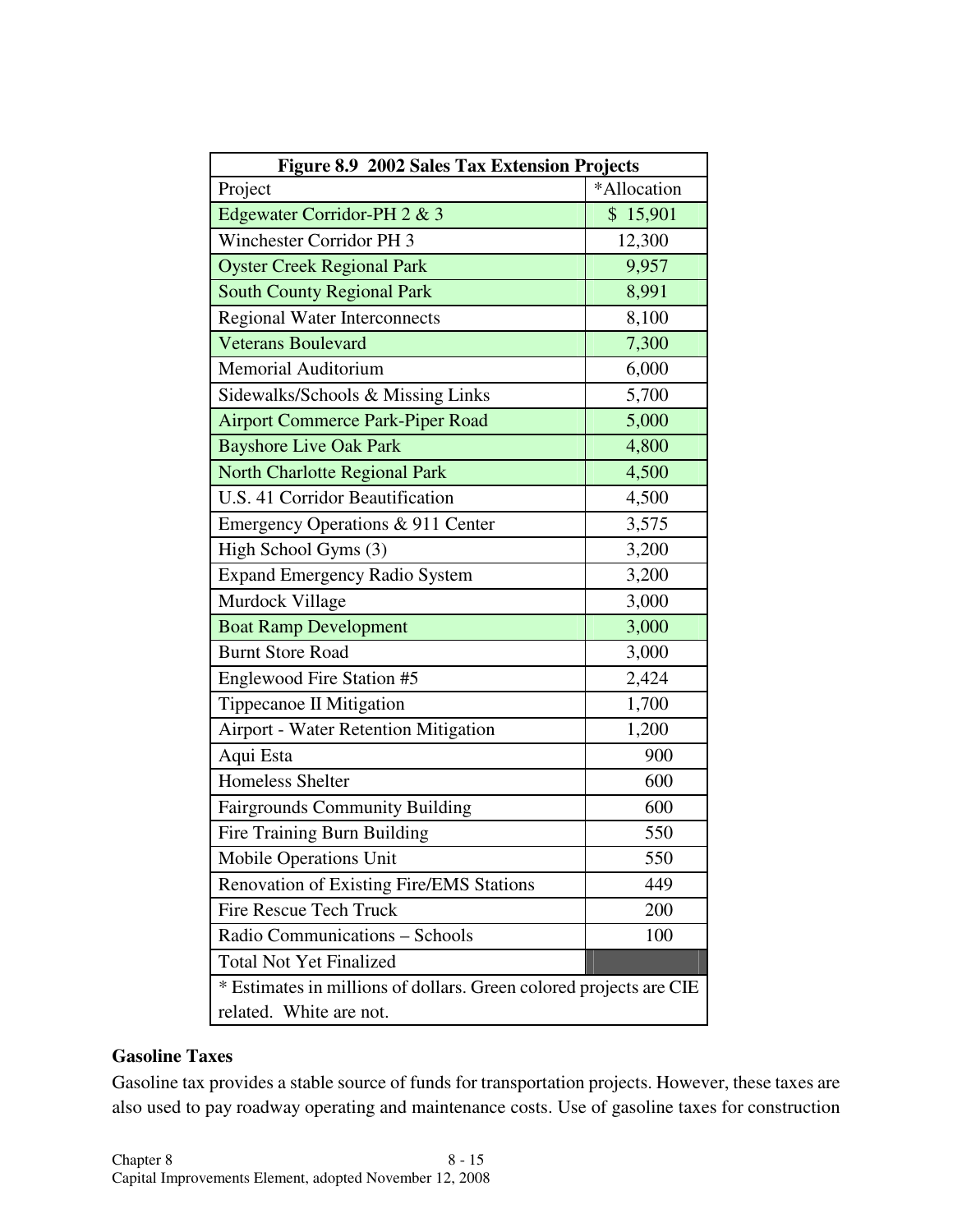and maintenance outside the infill and suburban sub-areas of the Urban Service Area makes rural life more attractive than it would be without these expenditures, so Charlotte County primarily directs their use to infill areas.

Soaring construction and right of way acquisition costs, increasing environmental issues and associated costs all require maximizing revenue sources to implement the road improvements portion of the CIE and CIP. The Concurrency Related Capital Improvements Schedule, Appendix C, displays current project priorities. Gas tax remains one of the primary revenue sources in this category along with impact fees and sales tax extension funds. It should be noted



that even with the new revenue sources being used, the entire CIP Road Improvement Plan is not able to be fully funded. The Metropolitan Planning Organization (MPO) Long Range Transportation Plan (LRTP) identified approximately \$1 billion in priorities over a 20 year planning period. The County projects the ability to fund 50% of these projects. This adds greater necessity to efficient resource use and compliance with CIE related requirements.

#### **Road and Park Related Impact Fees**

Impact fees, levied on new construction, are a large source of funding for new expansion projects for infrastructure growth. However, impact fees are not available for projects which are deficient in levels of service or which repair existing infrastructure without adding to capacity. Sales tax and ad valorem dollars have made up the difference for facility backlogs.

#### **Impact Fees**

Figure 8.11 shows the percent of impact

**CIE Projects \$2,621,000 78% Non-CIE Projects \$738,000 22% Improvement Projects Total Impact Fees Budgeted for Capital Improvement Projects \$3,359,000**

**Figure 8.11 2009 Impact Fees Used for Capital** 

fees dedicated to capacity related capital projects. During FY05/06 Charlotte County hired a consultant to provide an update to the County's impact fee schedule, the first update in approximately ten (10) years. The updated schedule, adopted by the Board of Commissioners began June 1, 2006, and was anticipated to generate approximately \$60 Million in new revenues over a 5 year period. In 2008, as a construction stimulus, the Board of County Commissioners rolled back the fees to the pre-June 1, 2006 levels. The County is in the process of revising its impact fees to new levels and evaluating whether to implement tiered impact fees which assess higher capacity costs for developments in the suburban and rural service areas.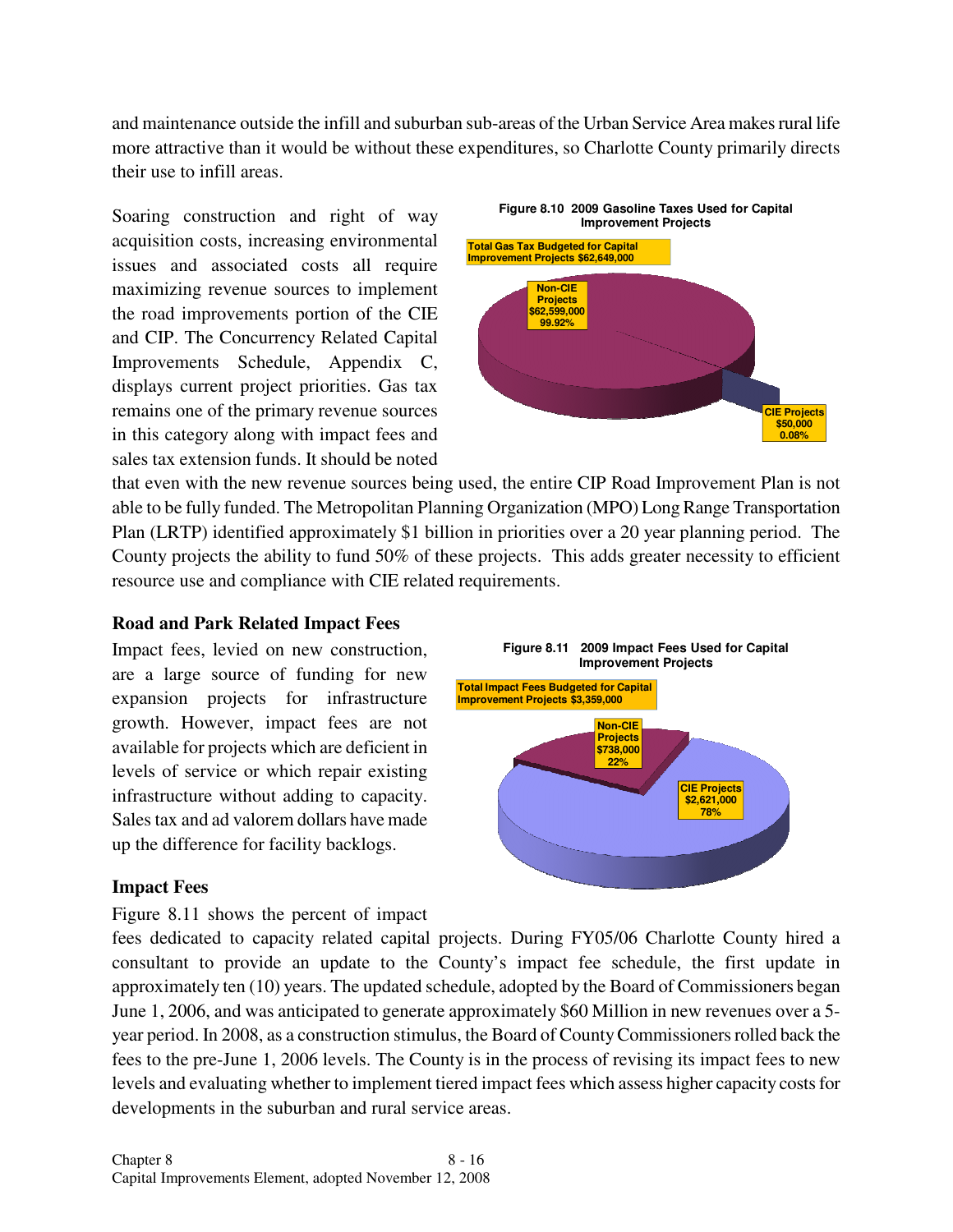#### **Ad Valorem (Property Tax)**

Another potentially large source of funds for capital projects is the property tax. The ad valorem form of property tax (figure 8.12) is used to fund many high priority projects. Property taxes are generated by applying the countywide property valuation to the specific millage rate for the Capital Projects Fund. For instance, the adopted FY06/07 rate in this fund was 1.0145, or \$1.0145 for every \$100,000 of property valuation. Ad Valorem funds



**Figure 8.12 2009 Ad Valorem Tax Used for** 

are forecasted to contribute \$120 million over the 5-year CIP (FY08/09 – FY12/13).

Major non-concurrency projects funded by this revenue source include:

- 
- Replacement of the Events Center
- Public Safety Radio System Upgrade
- Jail Expansion Project Renovation of existing Fire Stations
	- Construction of a Regional Library
	- Parks and Recreation Maintenance /Updates

#### **Developer's Contributions (Proportionate Fair Share)**

The 2005 amendments to Florida's growth management legislation (SB 360) directed local governments to enact concurrency management ordinances that allow "fair share" contributions from developers toward concurrency requirements. The intent of the proportionate fair share program is to provide applicants for development an opportunity to proceed under certain conditions, notwithstanding the failure of transportation concurrency, by contributing their share of the cost of improving impacted transportation facilities.

Proportionate fair-share mitigation includes, without limitation, separately or collectively, private funds, contributions of land, and construction and contribution of facilities and may include public funds as determined by the local government. Proportionate fair share mitigation may be directed toward one or more specific transportation improvements reasonably related to the mobility demands created by the development and such improvements may address one or more modes of travel. The fair market value of the proportionate fair-share mitigation shall not differ based on the form of mitigation. A local government may not require a development to pay more than its proportionate fair-share contribution regardless of the method of mitigation. Proportionate fair-share mitigation shall be limited to ensure that a development meeting the requirements of this section mitigates its impact on the transportation system but is not responsible for the additional cost of reducing or eliminating backlogs.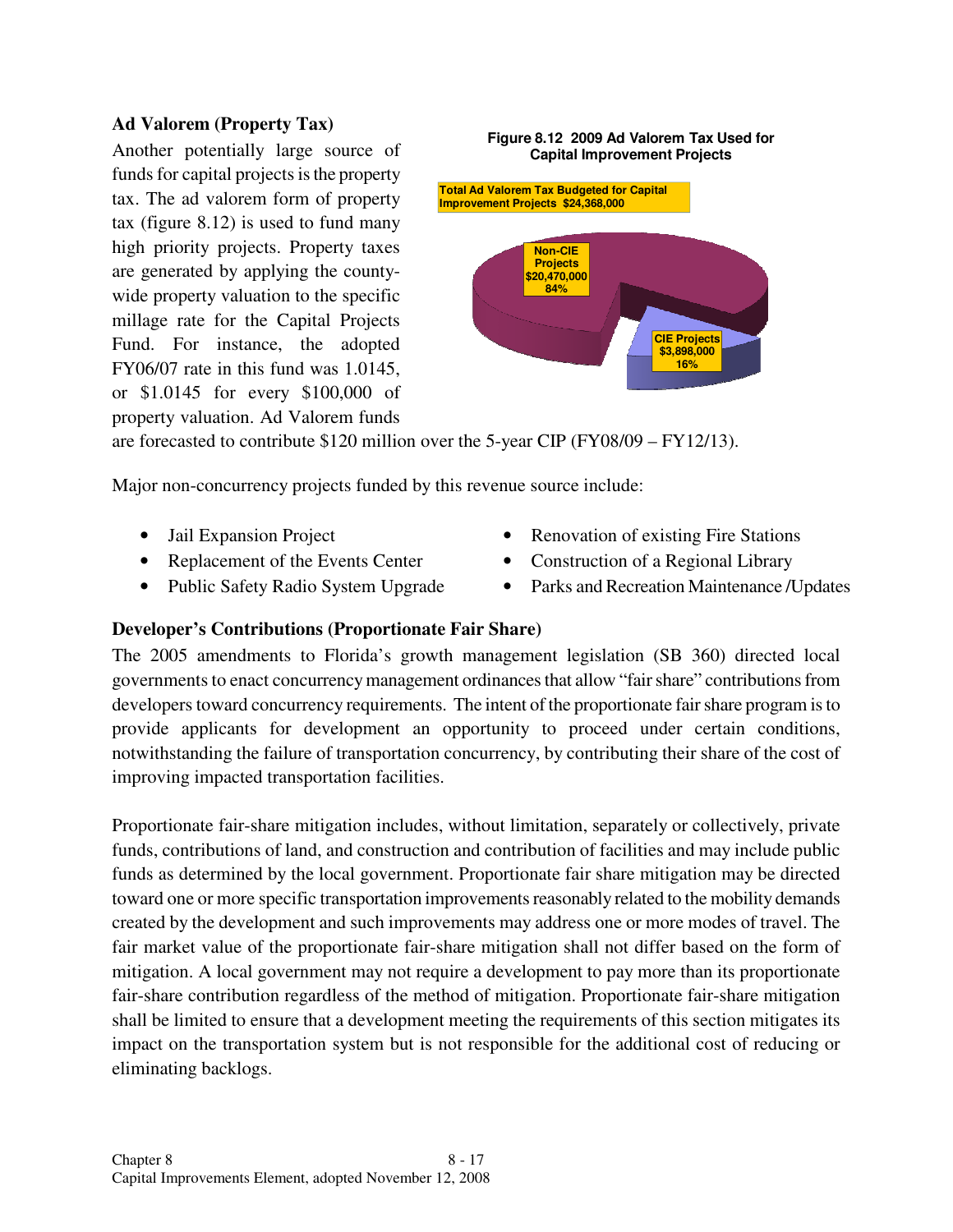#### **Water and Sewer Grant Funding**

Agencies such as the Peace River Basin Board and the Charlotte Harbor Surface Water Inventory and Management (SWIM) Program have provided grants for planning and improving water management around Charlotte Harbor.

#### **Park Grant Funding**

County parks projects are funded through local funds and a number of state and national sources including: the National Recreation Trails Funding Program, Land and Water Conservation Fund, Florida Recreation and Development Assistance Program, State Historic Preservation Grant in Aid Program, West Coast Inland Navigation District, and the Florida Communities Trust for land acquisition.

#### **Boater Improvement Fund**

Revenues in this fund are from Boater Registration Fees and WCIND (West Coast Inland Navigation District). The Marine Advisory Committee (MAC) receives funding requests from agencies for items to address Waterway navigation issues within the County. The MAC makes funding recommendations to the Board of County Commissioners.

#### **MSBU/TU Assessments**

Originally, much of Charlotte County land was too marshy to support residential use. Developers dug drainage canals to create dry land. In many cases, the developers turned these canals into an added benefit by using them as waterways for small boats to reach the harbor or other coastal waters. These additional uses increased the value of the property in the market and led to increased assessed valuations on the property tax rolls. The current residents along these waterways have prevailed upon the County to form capital improvement units for the waterways. The County, with the support of the adjacent property owners, funds these capital improvement activities through waterway capital districts (MSBUs). In addition to paying for construction of these waterway activities through the MSBU mechanism, Charlotte County constructs local roads and drainage by means of special municipal service benefit or taxing units. The difference between a MSBU and MSTU is this: the MSBU is taxed on a basis other than ad valorem; MSTU is taxed based upon value. The County uses Municipal Services Benefits Units (MSBUs) and Municipal Services Taxing Units (MSTUs) as a major funding resource for localized neighborhood projects. These districts are a funding mechanisms through which 60 plus neighborhoods direct funds to the Public Works Department to pay for construction activities. The extent of the County's use of MSBUs and MSTUs is unique in Florida and perhaps in the country. The use of this funding mechanism encourages resident participation in funding decisions and adds to county jurisdictional diversity.

Another service which the County chooses to provide through the use of Municipal Service Benefit Units is the construction of bicycle paths. At the current time, there are two of these MSBUs.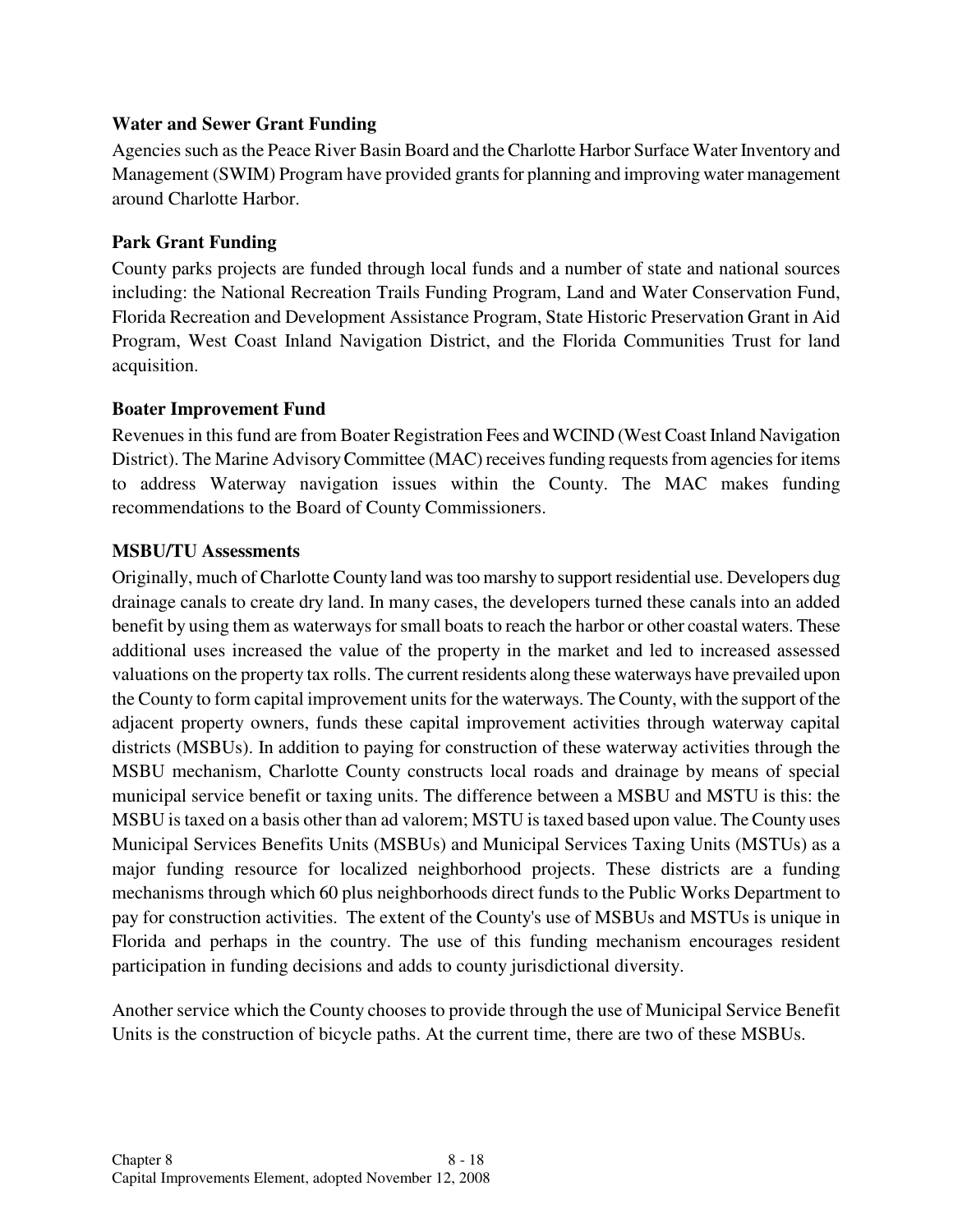#### **Special Districts**

The County land development regulations also provide a mechanism whereby subdivisions, neighborhoods and other geographical areas may petition the Board of County Commissioners to establish special improvement districts for road improvements, street lighting services, drainage improvements, potable water service and other types of public facilities. Usually these districts are used to make general repair and improvement of infrastructure rather than to meet LOS requirements. However, occasionally this device is used to fund CIE related improvements.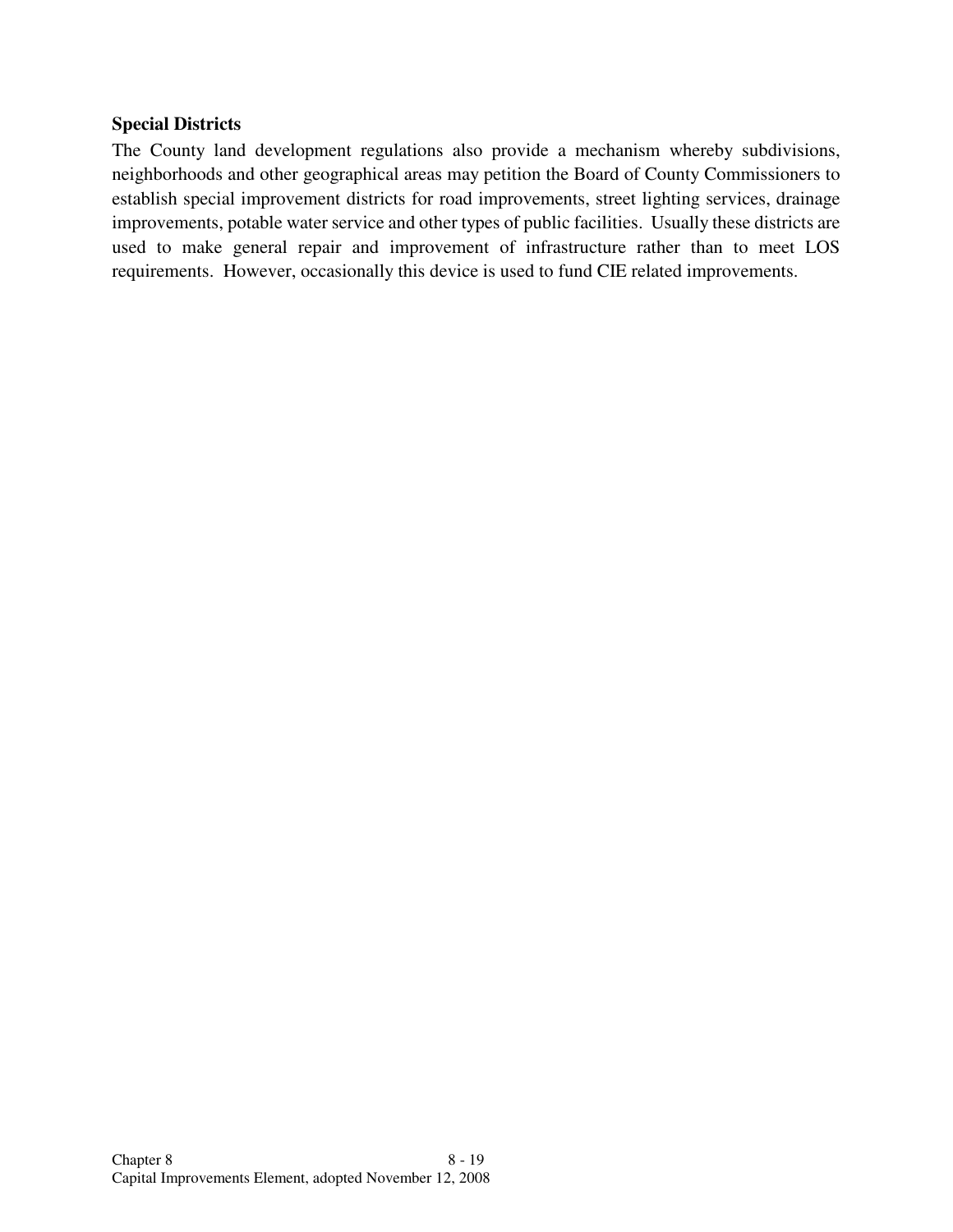## **III. Assessment of Charlotte County's Financial Ability**

## **A. Forecast of revenues and expenditures for the next five years**

Current capital project expenditures for the county total \$359 million. Concurrency related expenditures total about \$64 million, which is 7 percent of the total annual County budget (Figure 8.13).

Revenue projections for each of the categories are discussed in Section II, *Inventory*. Detailed fiveyear values of concurrency related revenues and expenditures also exist in detail in Appendix C (the Concurrency Related Capital Improvements Schedule) and D (the School Board 5-Year District Facilities Work Plan). The tables in Appendix C and D demonstrate that revenues for CIE projects are sufficient to cover expenditures.



## **B. Projections of debt service obligations for currently outstanding bonds**

As of September 30, 2007, the County had total bonded debt outstanding of \$155 million. This is a decrease of \$6.5 million compared to September 30, 2006 [The County maintains a current bond rating of "Aa3" from Moody's]. For concurrency related projects, debt is generally used for short term purposes to expedite construction of improvements. Concurrency projects are not being impacted by outstanding debt.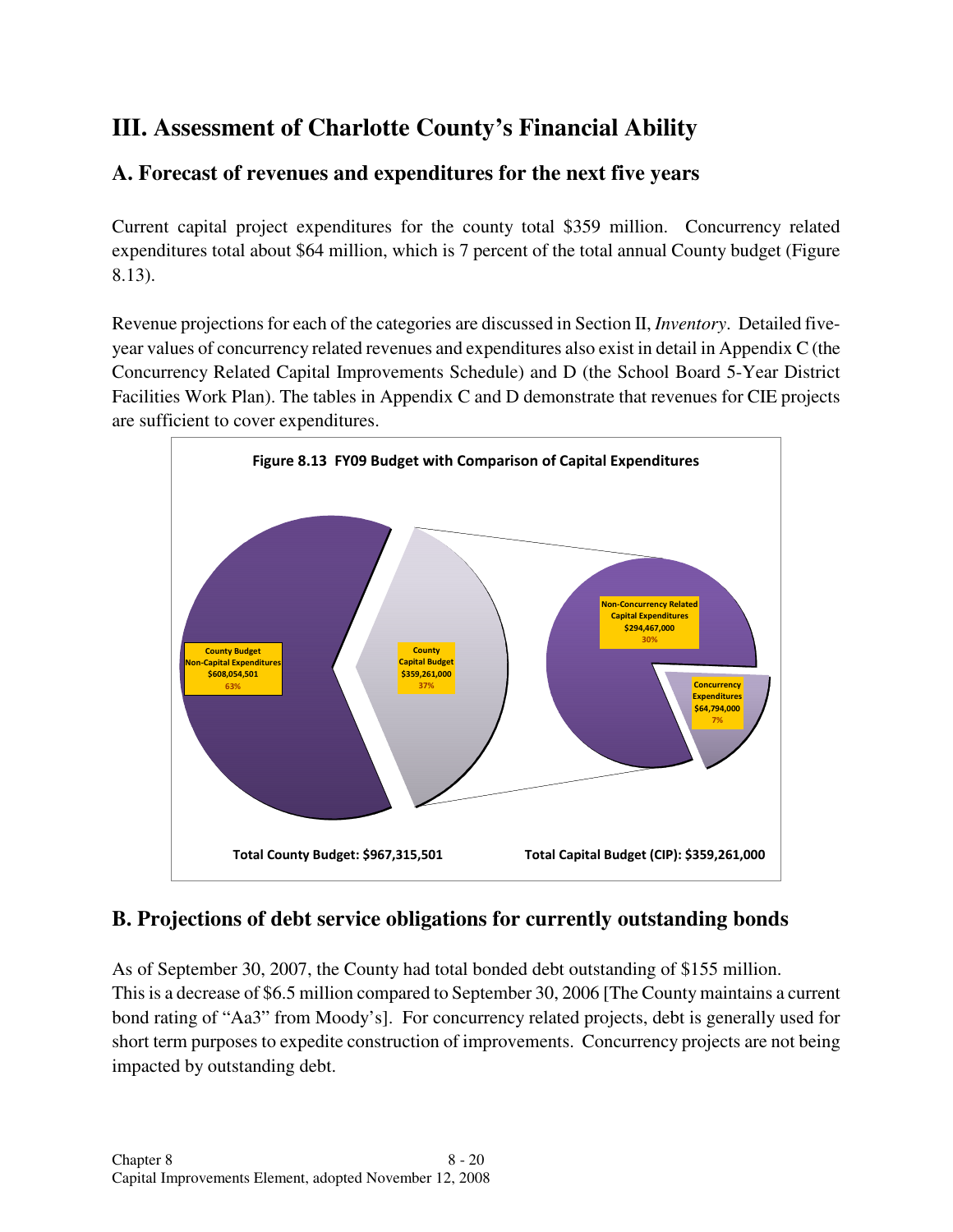## **C. Projection of ad valorem tax base and millage rate**

As of September 2007, general revenues totaled \$310.1 million. Ad valorem property taxes make up 25% of the total revenues. Ad valorem property taxes increased by \$17.6 million between 2006 and 2007, an increase of 24%. At the same time, the millage decreased by 0.1 mill in 2006, illustrating an unprecedented increase in property valuations and new construction in Charlotte County. This year, property assessments will fall significantly, a reversal from many years of rising valuations.

## **D. Projections of other bases and revenue sources such as impact and user fees**

The County received \$8.2 million of gas tax under the General Revenues section representing the local option sales taxes and the 5th cent and 6th cent, approved by the Board of County Commissioners. Gas tax revenue decreased by 6% compared to 2006, a total of \$526,000. Newly revised impact fees were generating significant revenues, but the economic downturn and a fee rollback reduced revenues. However, there was a corresponding reduction in new development, so fees have kept up with need.

## **E. Projection of operating cost considerations**

The County analyzes operating costs as part of individual budget sheets. The County only accepts improvements for which it can afford to operate and maintain. All projects identified have sufficient operating cost funding.

## **F. Projection of debt capacity**

The County substantially limits its use of debt to short term needs. County debt capacity is sufficient to meet needs.

|                                                                                                                                                                                                                                                                                                                                                                                                                                                                                                                                          |                                      | <b>DEBT CAPACITY ANALYSIS</b> |                                 |                      |              |  |
|------------------------------------------------------------------------------------------------------------------------------------------------------------------------------------------------------------------------------------------------------------------------------------------------------------------------------------------------------------------------------------------------------------------------------------------------------------------------------------------------------------------------------------------|--------------------------------------|-------------------------------|---------------------------------|----------------------|--------------|--|
| <b>REVENUES NOT CURRENTLY PLEDGED</b>                                                                                                                                                                                                                                                                                                                                                                                                                                                                                                    |                                      |                               |                                 |                      |              |  |
|                                                                                                                                                                                                                                                                                                                                                                                                                                                                                                                                          | <b>Half-Cent</b><br><b>Sales Tax</b> | <b>State Rev</b><br>Sharing   | <b>Franchise</b><br><u>Fees</u> | Commun.<br>Serv. Tax | <b>Total</b> |  |
| Fiscal Year 05/06 Revenues                                                                                                                                                                                                                                                                                                                                                                                                                                                                                                               | 11.864.536                           | 4.293.166                     | 1,843,470                       | 6,412,511            | 24,413,683   |  |
| Available for Annual Debt Service<br>(assuming 1.5x coverage)                                                                                                                                                                                                                                                                                                                                                                                                                                                                            | 7.909.691                            | 2.862.111                     | 1.228.980                       | 4.275.007            | 16.275.789   |  |
| <b>Unused Debt Capacity</b><br>(20 year amortization - 6.0%)                                                                                                                                                                                                                                                                                                                                                                                                                                                                             | 92,003,394                           | 33.291.301                    | 14.295.165                      | 49,725,735           | 189,315,595  |  |
| <b>Percent of Total Budget</b>                                                                                                                                                                                                                                                                                                                                                                                                                                                                                                           | 7.9%                                 | 2.9%                          | 1.2%                            | 4.3%                 | 16.3%        |  |
| <b>Percent of Operating Budget</b>                                                                                                                                                                                                                                                                                                                                                                                                                                                                                                       | 10.2%                                | 3.7%                          | 1.6%                            | 5.5%                 | 21.0%        |  |
|                                                                                                                                                                                                                                                                                                                                                                                                                                                                                                                                          |                                      | <b>DEBT POLICY</b>            |                                 |                      |              |  |
| The above chart shows the amount of special revenues which are not currently pledged for covering<br>debt issues. This means that with 1.5 coverage for annual debt service requirements, the County is<br>capable of pledging enough revenues for issuing over \$180 million in debt. The 1973 series issues were<br>covered by the racing monies distributed by the State. As these issues are now paid off, the County's debt<br>capacity has increased for special revenue bonds for general government purposes. State law does not |                                      |                               |                                 |                      |              |  |

capacity has increased for special revenue bonds for general government purposes. State law does not require approval by referendum for issuing special revenue bonds. However, since the above are included in the adopted budget for various purposes, a pledge of these funds for issuing debt would necessitate cutting expenditures or increasing other revenues to maintain the budget level.

Bond issues for the Landfill and Utilities are covered by user fees.

The County has no General Obligation debt. The County does not have the ability to issue GO debt pledged against ad valorem taxes unless approved in a referendum by the voters

As a result of having no GO debt, the County's debt levels have little affect on regular County<br>operations. However, the high level of water and sewer utility debt from the quick-take purchase of<br>the General Development U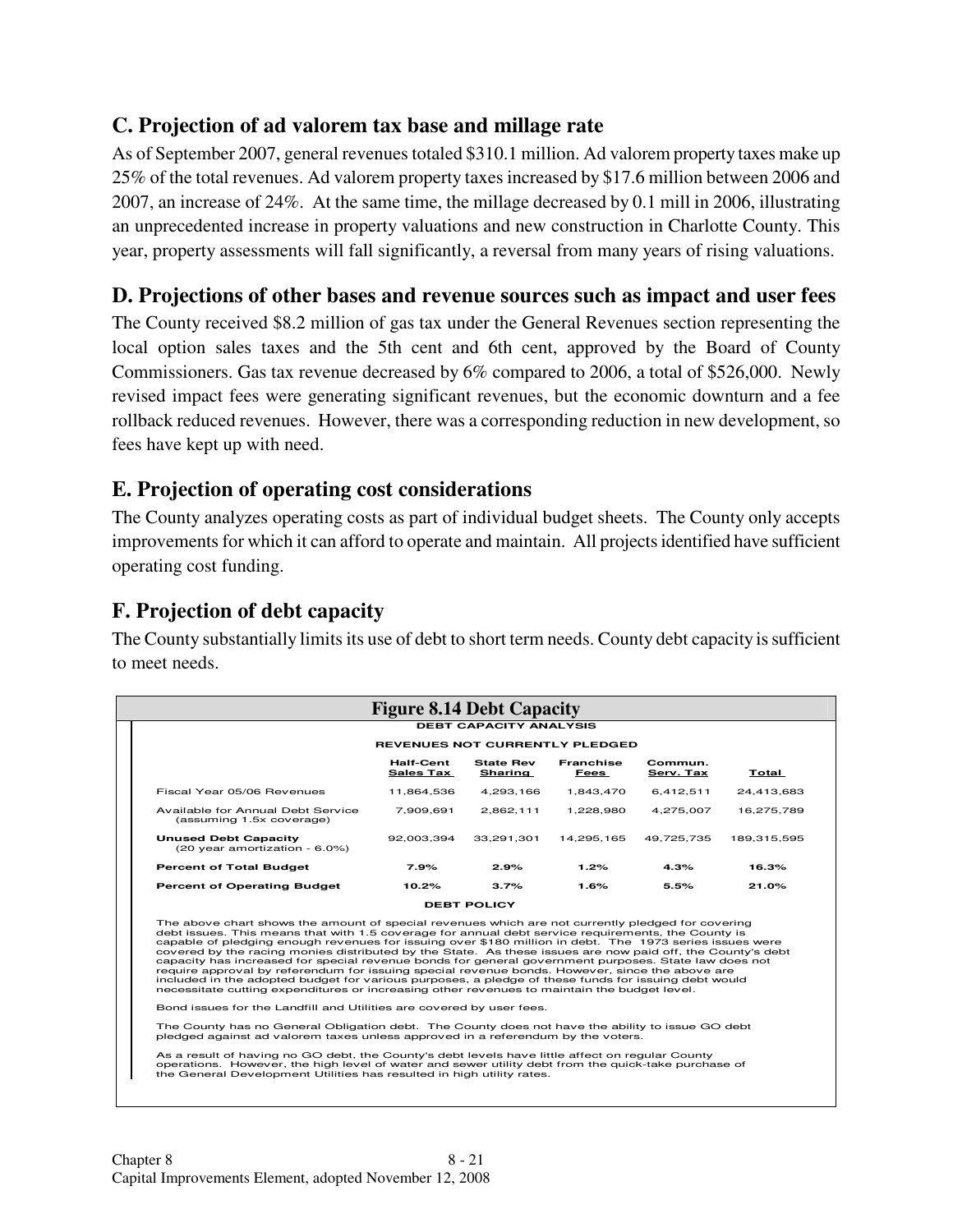## **G. Summary of revenue sources and expenditures for the five year period**

Revenues and expenditures are balanced. LOS is being maintained over the 5 year window. See *Appendix C, Concurrency Related Capital Improvements Schedule*, to see how county revenues and expenditures are allocated.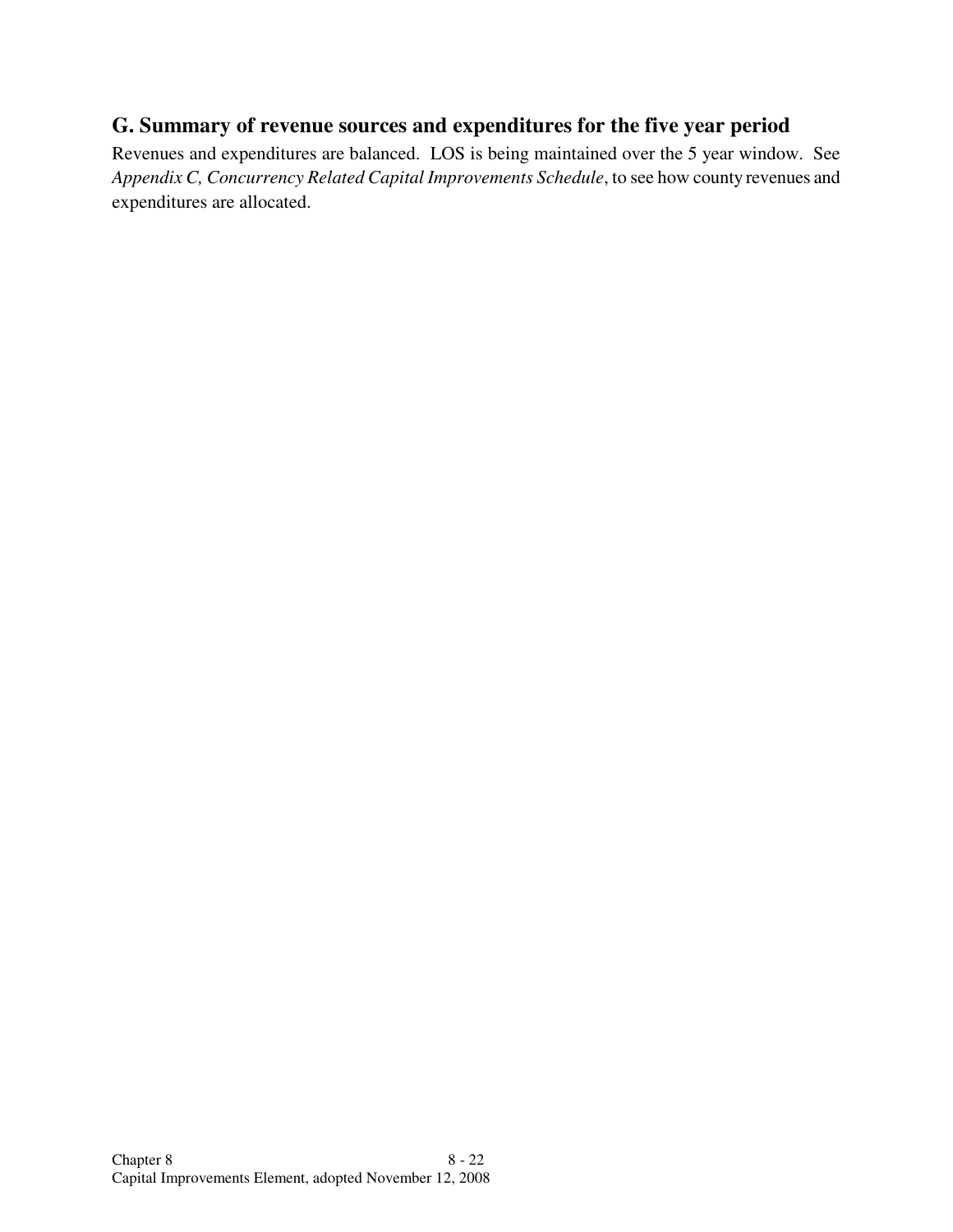## **IV. Inventory and Analysis for Health Care and Education Providers**

Charlotte County does not establish levels of service for health care. School LOS was established in 2008.

## **A. Health Care Providers**

There are no publicly owned hospitals in Charlotte County. However, three private hospitals do operate in the County. These hospitals serve as the transport destinations for publicly owned and operated Emergency Medical Services.

At the time of the last edition of the Comprehensive Plan, the local Health Council indicated that no additional hospitals would be needed through the Plan horizon. The three existing hospitals are:

- 1. Fawcett Memorial Hospital, 21298 Olean Boulevard, Port Charlotte;
- 2. Peace River Regional Medical 2500 Harbor Boulevard, Port Charlotte; and
- 3. Charlotte Regional Medical Center, 809 East Marion Avenue, Punta Gorda.

Both Fawcett Memorial Hospital and Peace River Regional Medical are located within one block of each other in the Infill Area of the Urban Service Area, in unincorporated Port Charlotte. They are both within one-half mile of U.S. 41, the State maintained major arterial road through Charlotte County. Each is served by both Olean Boulevard and Harbor Boulevard, major County maintained collector roads giving access to U.S. 41. Both are within the service area of Fire and EMS Station 1, with backup service being provided by Fire and EMS Stations 2 and 8. Police services are provided by the Charlotte County Sheriff from a division station located one block from the two hospitals in Promenades Mall. Central water and sewer services are provided by Charlotte County Utilities. Major drainage is provided by the Elkcam Waterway.

Charlotte Regional Medical Center is located in the Infill Area of the USA, in the incorporated City of Punta Gorda, and has direct access to U.S. 17 while being within one mile of U.S. 41, both State maintained major arterial roads. The Medical Center receives fire and police services from the City of Punta Gorda with backup fire service available from Charlotte County Fire and Rescue. It receives EMS service by a Charlotte County EMS unit co-located within the Punta Gorda Fire Department. The City of Punta Gorda Utilities provides central water and sewer service to the Medical Center.

In addition to the Charlotte County sited hospitals, Englewood Community Hospital is located just north of the Sarasota County line in Englewood on Pine Street. This facility is recognized as a resource for Charlotte County residents in the West County area.

The Florida Department of Health operates a number of health services as the Charlotte County Health Department. The Department provides a medical home for residents in need of a physician at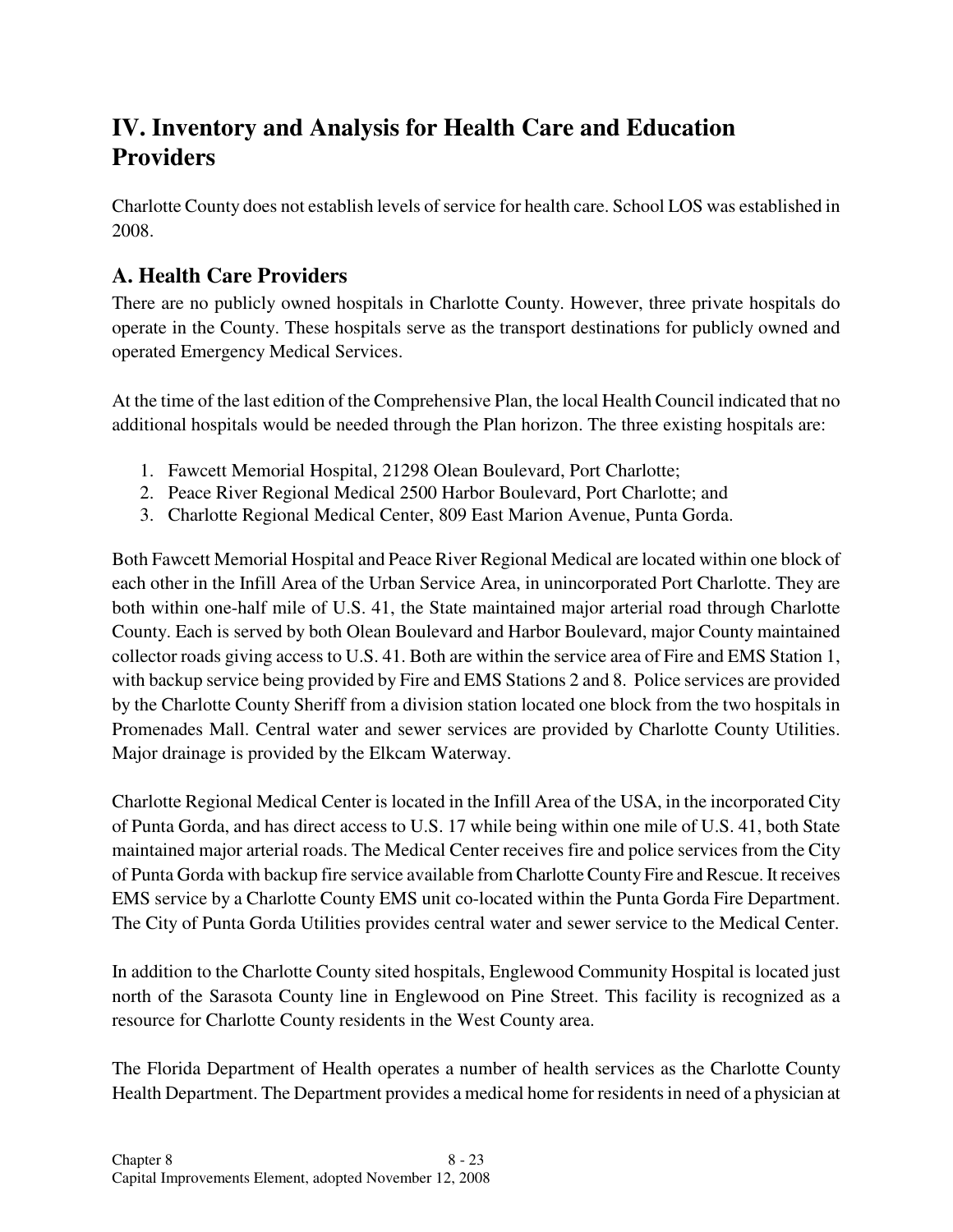three locations throughout the county. Department services also include provision of childhood immunizations, emergency dental assistance, AIDS related health services, Ryan White case management services, WIC (Women's, Infants and Children) care, and family planning services. Fee based programs are offered on sliding, income based scales.

The Charlotte County Health Department also maintains an environmental health program to ensure citizen safety. Areas of regulation include onsite sewage treatment and disposal systems; public food services in institutions; public swimming pools and beach areas; regulation of mobile home and RV parks, group care facilities, child care centers, schools, adult living facilities, child/adult foster homes, group homes for developmentally disabled persons and tanning facilities; limited use public wells; and petroleum storage tank systems. The Environmental Health program also conducts public health programs and manages sanitary nuisance complaints.

## **B. Education Providers**

The County coordinates infrastructure planning with the Charlotte County School Board to ensure that existing and future school sites and the administration center are provided with adequate access to public infrastructure and services. In 2008, public school concurrency was adopted in Charlotte County, requiring the School Board to achieve and maintain an adopted level of service for schools based on their financially feasible 5-Year District Facilities Work Program. The County, in turn, has the responsibility to make sure that new residential development within the County meets the new requirements, and must evaluate the financial feasibility of the School Board's 5-year District Facilities Work Program and adopt it into the CIE on an annual basis. The Public Schools Facilities Element fiscal analysis is incorporated. The element demonstrates that revenues are sufficient to pay for expenditures and LOS is achieved and maintained over the five year planning period.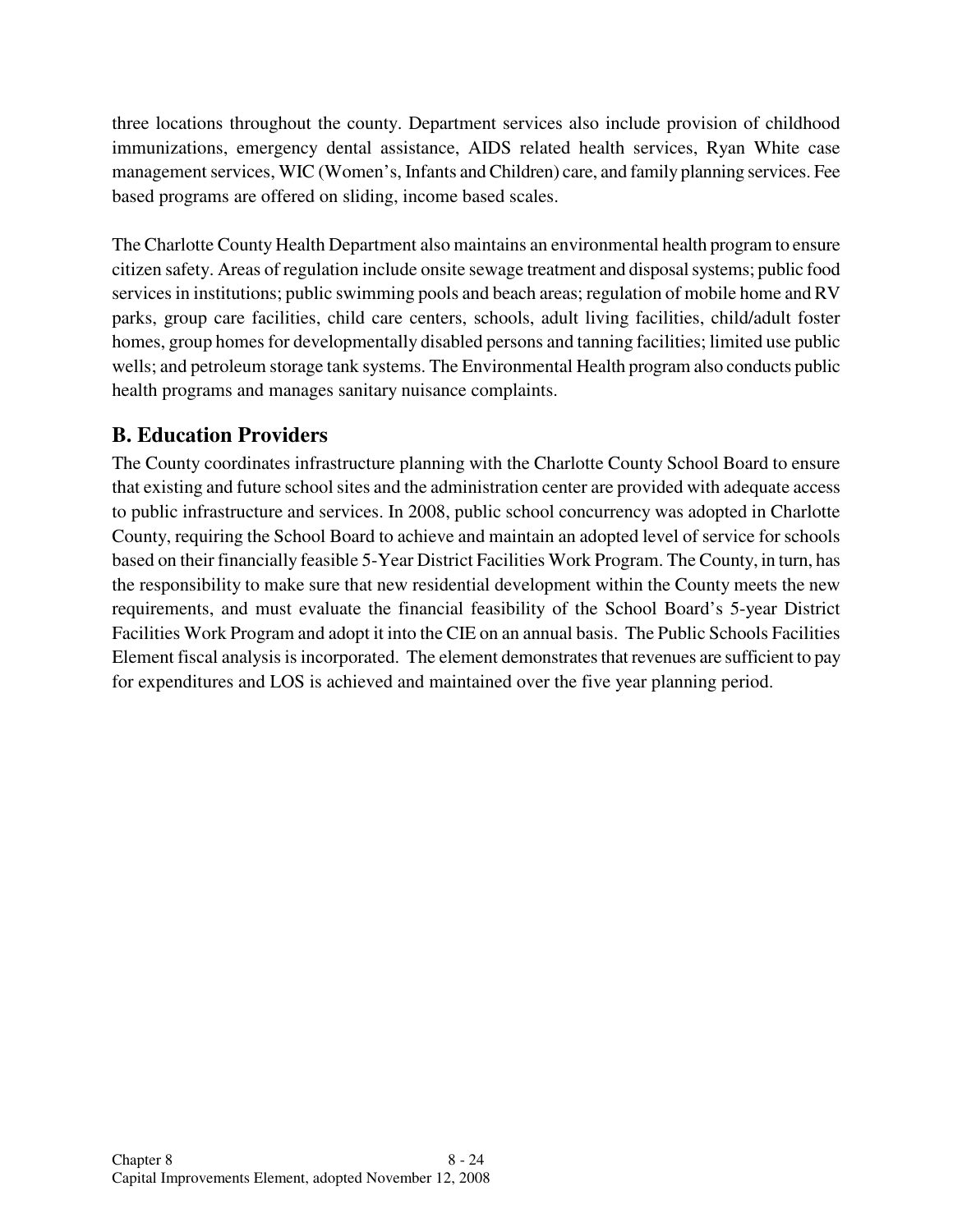## **V. Goals, Objectives, and Policies**

**Goal 1:** Charlotte County will organize the efficient use of its limited financial resources to provide public capital facilities and services concurrent with needs generated by new and existing development.

**Objective 1.1:** Charlotte County will manage growth and development by requiring that adopted level of service standards be maintained.

**Policy 1.1.1:** Concurrency will be maintained through both public and private investment.

**Policy 1.1.2:** Charlotte County will maintain a Concurrency Management System to ensure that minimum level of service standards are maintained or exceeded.

**Policy 1.1.3:** Charlotte County will use the Concurrency Management System to ensure that public and private facilities and services are available concurrent with the impact of development as defined in Florida Statute.

**Policy 1.1.4:** Charlotte County will establish and maintain levels of service standards for sanitary sewer, potable water, drainage, solid waste, parks, roads, and schools. Levels of service are defined within individual comprehensive plan elements.

**Policy 1.1.5:** Charlotte County, as well as private providers of infrastructure and services, will meet or exceed the County adopted levels of service standards.

**Policy 1.1.6:** The County will recommend denial of development orders when such issuance will cause levels of service to go below adopted standards, except that the County will develop proportionate fair-share and other options, consistent with Florida Statute 163, to allow for alternate processes when proposals would otherwise fail concurrency.

**Policy 1.1.7:** Charlotte County Departments shall determine appropriate timing for the triggering of planning studies for facilities to ensure sufficient time is available to identify problems and to formulate solutions to maintain adopted levels of service standards.

**Objective 1.2:** Future development in Charlotte County will pay its fair share cost of new infrastructure.

**Policy 1.2.1:** Charlotte County will assess impact fees and other costs on new development to cover their fair share costs of capital improvements needed in accordance with adopted levels of service.

**Policy 1.2.2:** Impact fees and proportionate fair share funding will not be used to finance existing deficiencies or to repair or replace existing facilities. Development agreements and Interlocal agreements will be enforceable.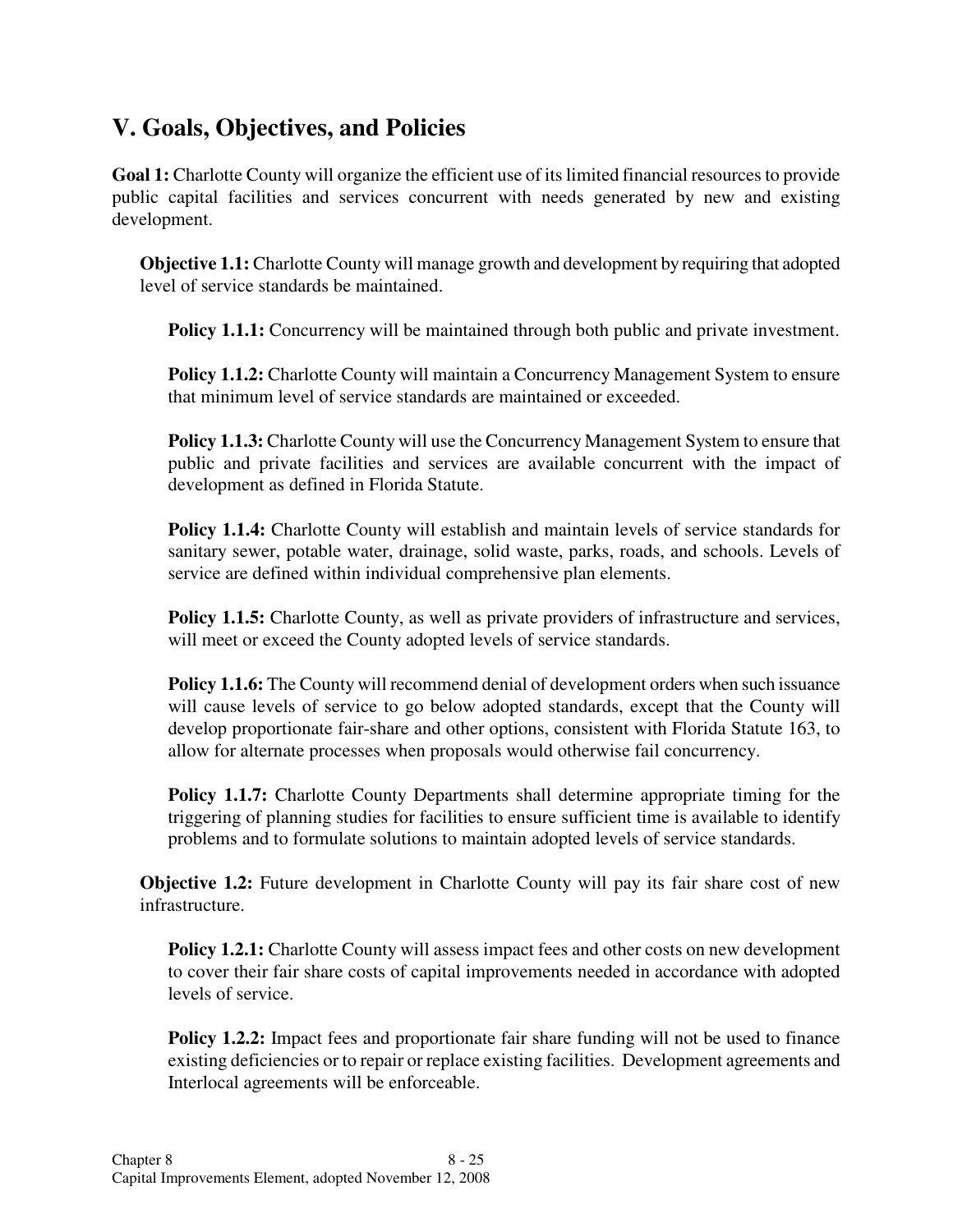**Objective 1.3:** Charlotte County will prioritize its available financial resources to the greatest extent possible to ensure that levels of service standards are met as it adopts each annual update to the Capital Improvements Element (CIE) and the Capital Improvements Program (CIP). Capital Improvements programming will be consistent with, and will act as a means of implementing the financial aspects of, the comprehensive plan.

**Policy 1.3.1:** The County will use CIE and CIP programs to determine which projects the County will fund, construct, and acquire to prevent deficiencies, to accommodate future growth, to correct existing deficiencies, and to repair or replace obsolete or worn-out facilities.

**Policy 1.3.2:** Charlotte County will prepare and adopt an annual Capital Improvements Schedule and Capital Improvements Program to guide the timing, location, and development intensity of concurrency related and non-concurrency related capital expenditures. As a part of the annual update, the financially feasible School District 5-Year District Facilities Work Program, which achieves and maintains the adopted level of service standards for public schools, as approved by the Charlotte County School Board, shall be adopted. The 5-Year District Facilities Work Plan is included as an appendix to the CIE.

**Policy 1.3.3:** Within the five-year Concurrency Related Capital Improvements Schedule and Capital Improvements Program, Charlotte County will designate projects that will be constructed or acquired to facilitate managed growth and prevent deficiencies.

**Policy 1.3.4:** The annual update to the five-year Concurrency Related Capital Improvements Schedule will be used to list planned capital projects, project timing and project funding. The Capital Improvements Element and its Schedule will be evaluated annually and amended as proposed capital improvements are revised.

**Policy 1.3.5:** As part of capital improvements programming, County departments responsible for implementing the comprehensive plan will propose capital improvements projects in accordance with maintaining or exceeding adopted level of service standards.

**Policy 1.3.6:** In determining capital improvements projects, Charlotte County will evaluate projects based on the following criteria:

- 1. Elimination of Public Hazards;
- 2. Elimination of Capacity Deficits (Levels of Service Issues);
- 3. Compliance with Statutory or Regulatory Requirements;
- 4. Local Budget Impact;
- 5. Accommodation of New Development and Redevelopment Service Demands;
- 6. Financial Feasibility; and
- 7. Improved Efficiency/Cost-Effectiveness of County Operations;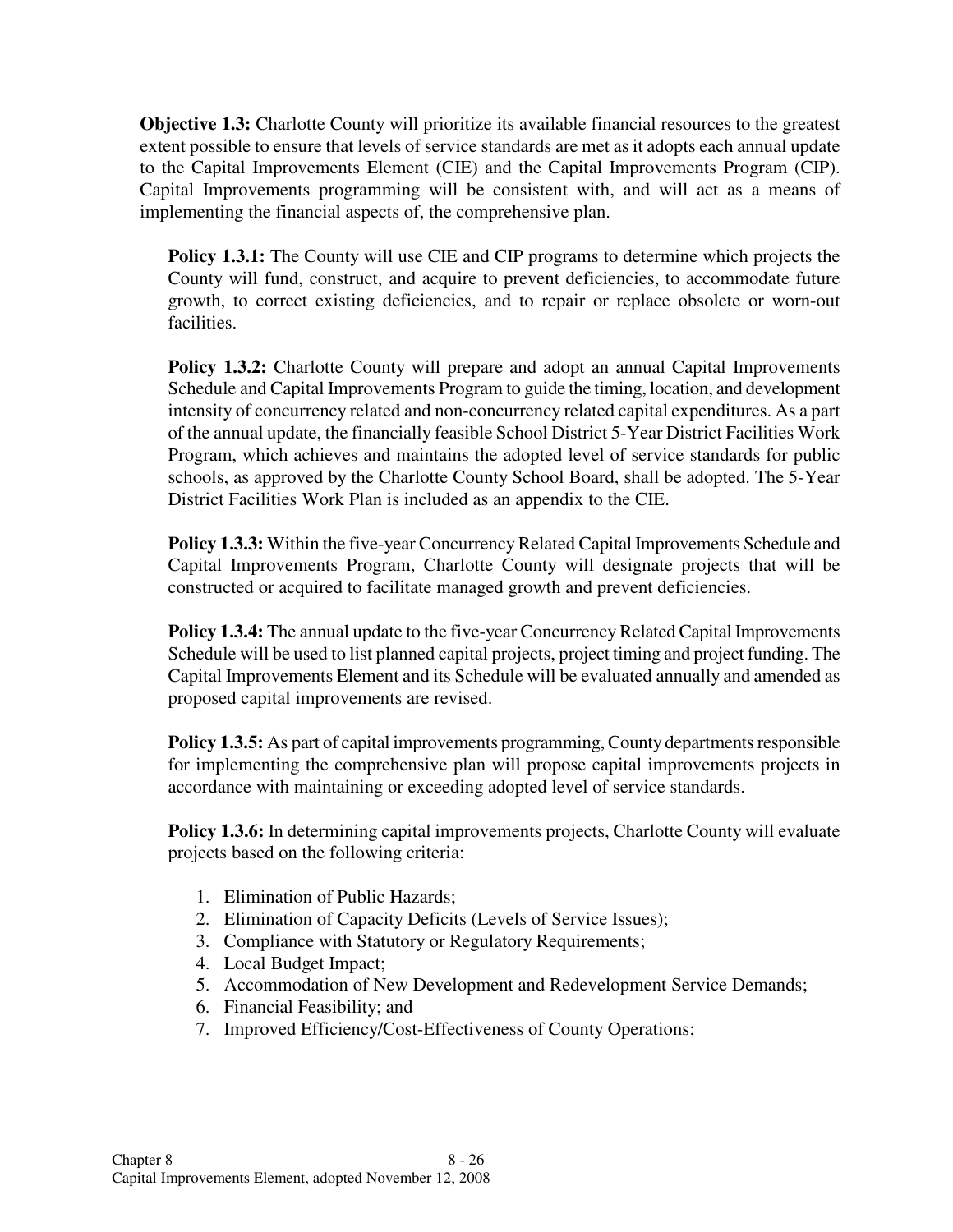**Policy 1.3.7:** With the help of the Budget Department, the Concurrency Manager will assemble department projects for the annual update to the five-year Concurrency Related Capital Improvements Schedule.

**Policy 1.3.8:** Annual capital improvement recommendations must include concurrency related transportation improvements included in the applicable MPO Transportation Improvement Program, the MPO Long-Range Transportation Plan, Water Supply Facilities Work Plan, the Water Management Districts' regional plans, or any other mandated plan. Coordination will occur with local planning agencies, the State DOT other local municipalities, the County School Board and surrounding counties as needed.

**Policy 1.3.9:** A Capital Improvements Coordinating Committee will evaluate and select capital improvements for proposed adoption into the Capital Improvements Program.

**Policy 1.3.10:** Capital improvements projects required by the comprehensive plan will consist of physical improvements including land acquisition, buildings, structures, facilities, and equipment, which address specific level of service requirements. There is no lower limit on the inclusion of concurrency related project costs in the CIE Schedule or CIP.

**Policy 1.3.11:** The Capital Improvements Coordinating Committee will propose capital improvements which are consistent with the goals, objectives, and policies of the comprehensive plan; concurrency related projects will receive high priority.

**Policy 1.3.12:** Though the Capital Improvements Element and its Schedule of projects must be concurrency related, the Capital Improvements Program document may include projects in addition to those required by the comprehensive plan.

**Policy 1.3.13:** Charlotte County will maintain its assets at an adequate level to protect capital investment and to minimize maintenance and replacement costs.

**Policy 1.3.14:** Charlotte County will include the first year of the five-year CIP, which contains the first year of the five-year CIE Schedule, in its annual budget. Such inclusion constitutes the County's Capital Improvements budget.

**Policy 1.3.15:** Charlotte County will identify costs and funding sources for capital improvements proposals.

**Policy 1.3.16:** Charlotte County will pursue Federal, State, and regional funding for capital improvements projects.

**Policy 1.3.17:** In addition to the ad valorem tax, Charlotte County will use various sources, such as Municipal Service Benefit Units, for generating revenue for capital improvements. The County will identify funding sources for repayment of debt and interest.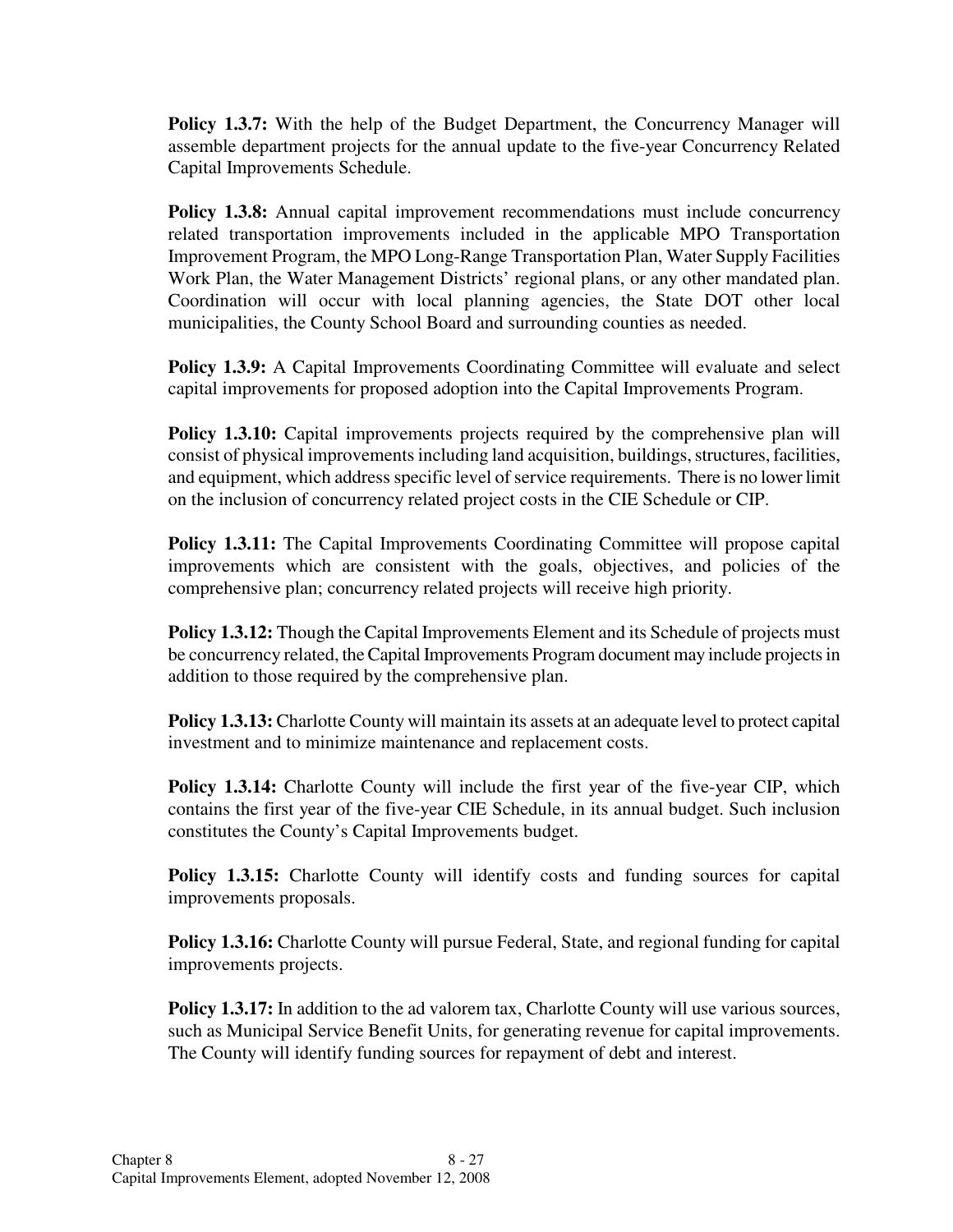**Policy 1.3.18:** Charlotte County may issue debt for the purpose of constructing or acquiring capital improvements or facilities and for making renovations to existing facilities.

**Policy 1.3.19:** Debt used to fund capital improvements projects may be paid by user fees, utility charges, or other revenue sources.

**Policy 1.3.20:** Capital improvements financed through the issuance of debt will not be financed for a period to exceed the useful life of the improvement.

**Policy 1.3.21:** There will be no limitation on the use of revenue bonds as a percent of total debt until such time that the voters approve any General Obligation debt. The County currently has no General Obligation debt.

**Policy 1.3.22:** The maximum ratio of annual total debt service, principal and interest payments, to annual total county revenue shall be 1:10.

**Policy 1.3.23:** The maximum ratio of outstanding capital indebtedness to the property tax base (taxable valuation) shall be 1:30.

**Policy 1.3.24:** Charlotte County will not construct or acquire a public facility if it is unable to provide for subsequent annual operation and maintenance costs.

**Policy 1.3.25:** Charlotte County will use property appraisals in accordance with Florida Statutes when acquiring real estate.

**Objective 1.4:** To limit public expenditures that subsidize or encourage new land development in Coastal High Hazard Areas.

**Policy 1.4.1:** Charlotte County will restrict public funding for capital improvements projects in Coastal High Hazard Areas unless such expenditure replaces deficient or worn-out facilities, provides open space or recreational facilities, addresses a public health, safety, or welfare issue, or the project can only be located in such an area due to its intrinsic nature.

**Objective 1.5:** To provide needed capital improvements for replacement of obsolete or worn out facilities identified in the other elements of the comprehensive plan and to manage the land development process so that public facility needs created by previously issued development orders or future development do not exceed Charlotte County's ability to fund, provide or require the provision of needed capital improvements through the planning timeframe of 2010.

**Policy 1.5.1:** Charlotte County will manage the land development process so that previously approved development infrastructure needs are accounted for and do not exceed the County's ability to provide needed capital improvements. As part of the development approval process, applicants will provide letters of availability from appropriate water and sewer utilities.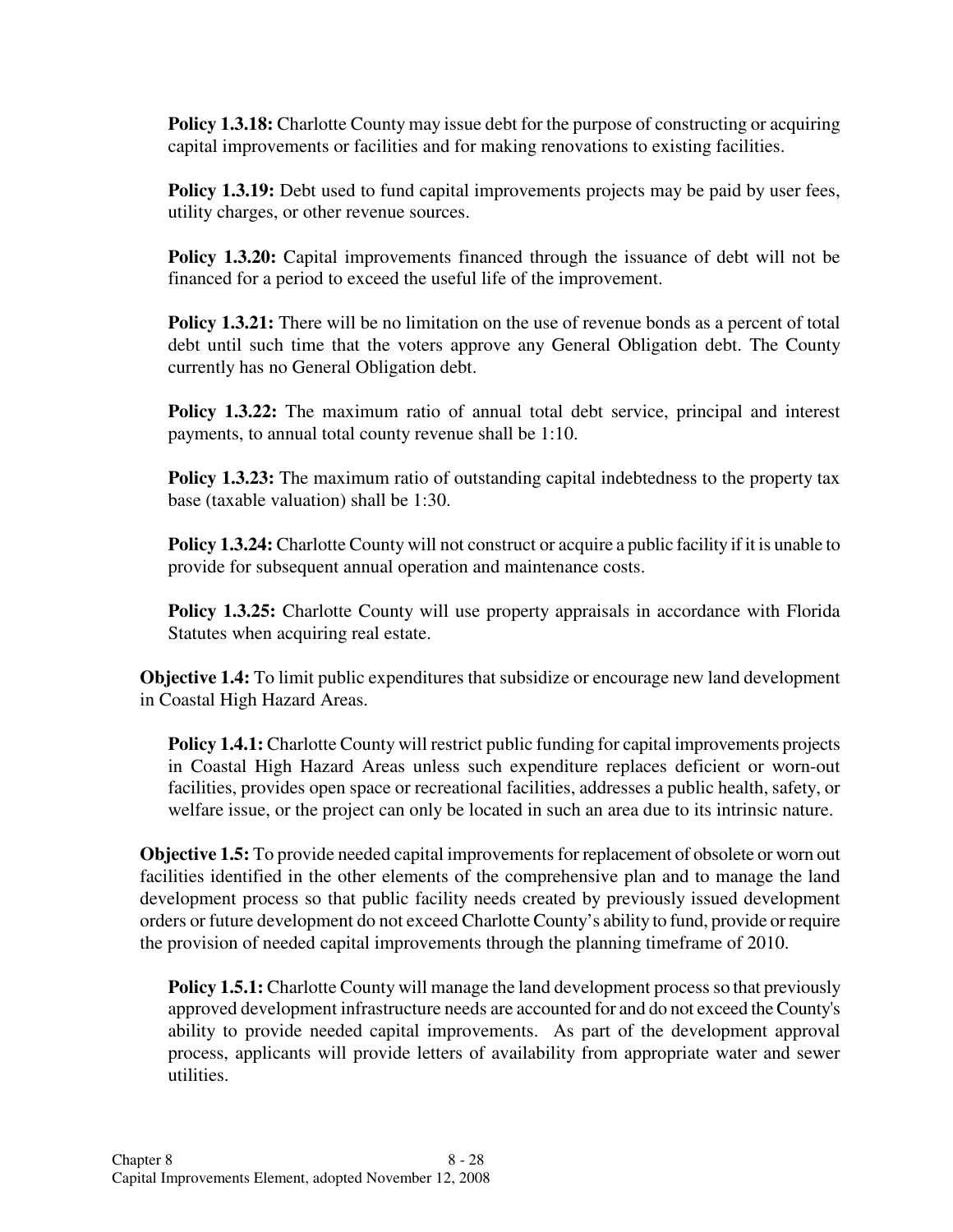Policy 1.5.2: Charlotte County will provide needed capital improvements in order to replace obsolete or worn out facilities identified in the other elements of the comprehensive plan.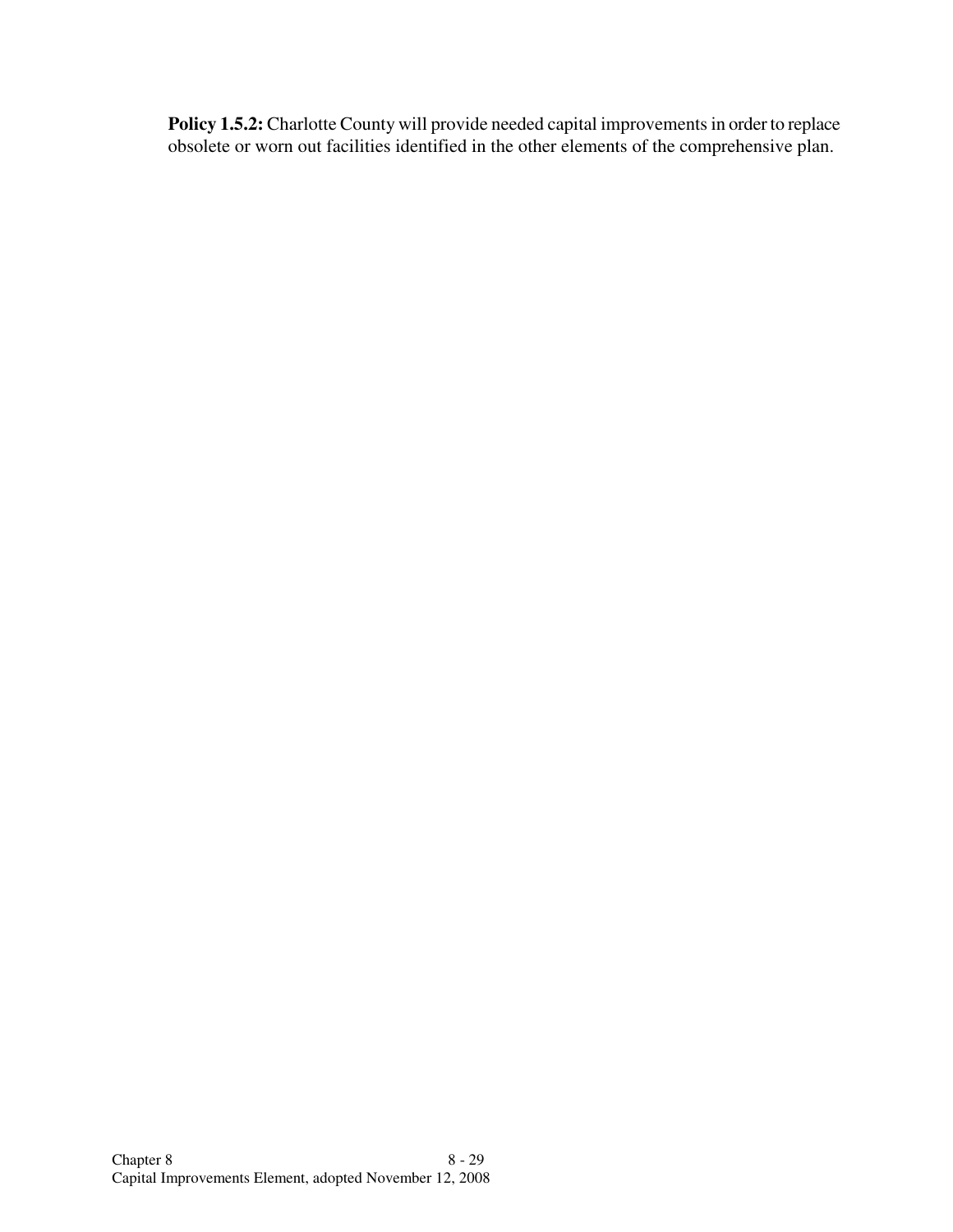## **VI. Capital Improvements Element Implementation**

## *Appendix A - Concurrency Management System*

The CIE, through the Concurrency Management System, provides a means for measuring development infrastructure level of service impacts. The Concurrency Management System monitors the availability of infrastructure capacity and test it against a development proposals needs. Deficiencies result either in the funding of new infrastructure or rejection of the development proposal.

The CIE and its County Concurrency Management System (CMS) assure infrastructure availability by:

- 1. Identifying needed projects to assure LOS standards are met;
- 2. Analyzing the costs and the County's ability to finance needed improvements; and
- 3. Scheduling related infrastructure construction timing and funding to ensure that CIE mandated infrastructure are in place concurrent with development.

The CIE and the CMS also ensure that existing deficiencies and deteriorating facilities are corrected to maintain existing capacities.

The state of Florida mandates that failure to maintain level of service capacities through a financially feasible plan may result in state sanctions, including a moratorium on the amendment to the Future Land Use Map (which would halt major development in the county) and the withholding of state shared revenues. Charlotte County Land Development Regulation Article XIV, Concurrency Management implements the Concurrency provisions of state statute. These regulations also outline available funding mechanisms such as the impact fee and the proportionate fair share systems.